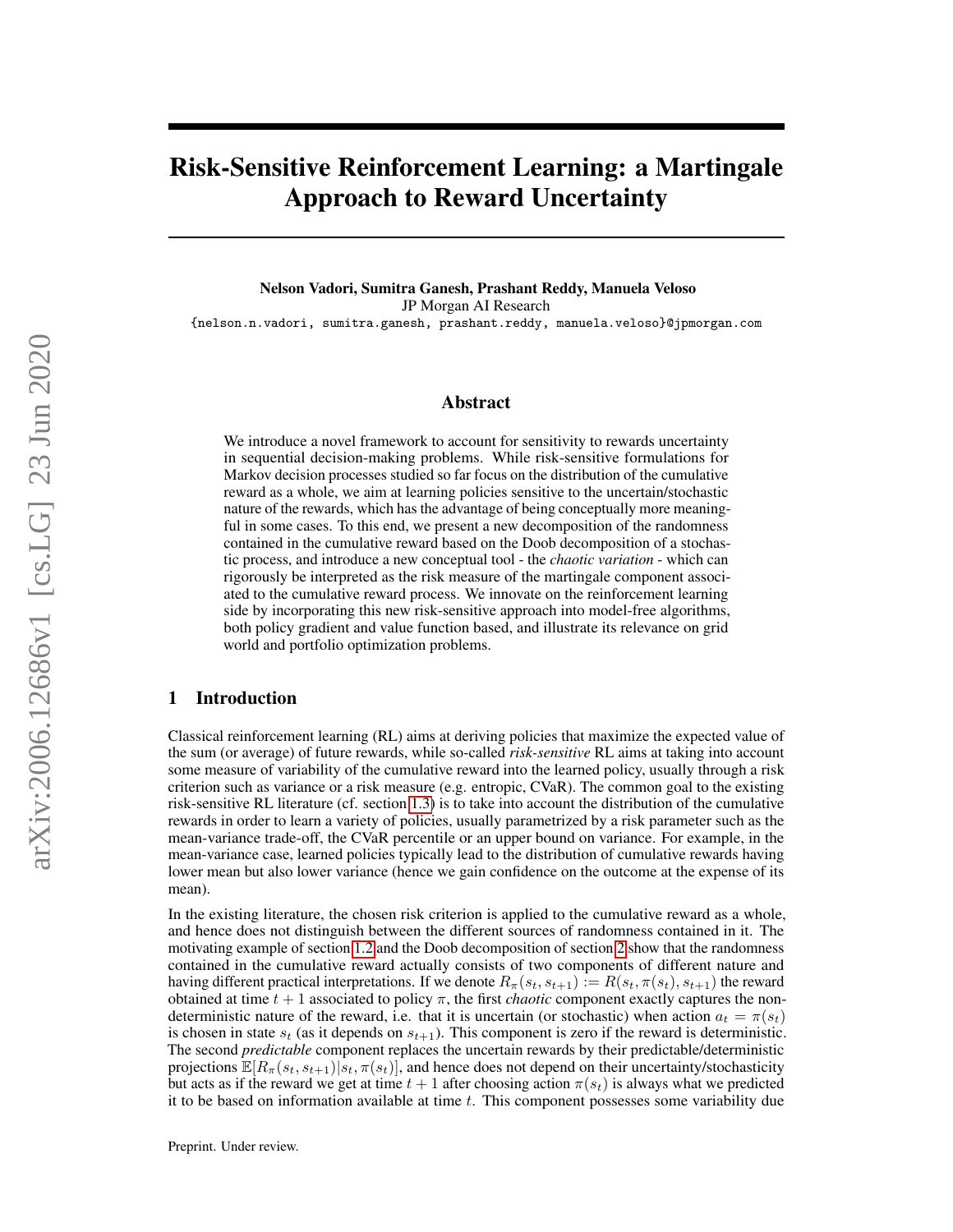to the switching between states, but no due to the uncertain nature of the rewards. Interestingly, in the average reward case, these two components also appear in the limiting process of the central limit theorem for functionals of Markov chains, applied to the average reward  $\frac{1}{n} \sum_{t=0}^{n} R_{\pi}(s_t, s_{t+1})$ . Indeed, the limit of this term, minus its long-range (ergodic) mean and rescaled by  $\sqrt{n}$ , converges in Indeed, the limit of this term, minus its long-range (ergodic) mean and rescaled by  $\sqrt{n}$ , converges in distribution as  $n \to +\infty$  to the sum of two independent normal random variables with respective variances  $\sigma_{deter.}^2$  and  $\sigma_{chaotic}^2$ , where the latter depends on the uncertainty of the rewards, whereas the former only depends on their deterministic projections  $\mathbb{E}[R_{\pi}(s_t, s_{t+1})|s_t, \pi(s_t)]$  as discussed above. We refer to the supplementary for more details on this observation.

In this work, we develop a new approach complementary to the existing literature that learns policies sensitive to the variability contained in the chaotic component reflecting the uncertainty/stochasticity of the rewards, discussed above. We will work in a framework where the reward  $R(s_t, a_t, s_{t+1}, h_{t+1})$ received at  $t + 1$  after having taken action  $a_t$  is *uncertain* in the sense that it depends on the next state  $s_{t+1}$  and/or possibly on extra "hidden" information  $h_{t+1}$  (cf. the setting of [Shen](#page-11-0) *et al.* [\(2014\)](#page-11-0) for example).

We believe that this approach is of interest for the following reasons. First, as mentioned in [Chow](#page-11-1) *[et al.](#page-11-1)* [\(2018\)](#page-11-1), deriving risk criteria that are conceptually meaningful is a topic of current research. In our case, sensitivity to the chaotic reward component can nicely be interpreted as sensitivity to the *uncertainty of the future reward when an action*  $a_t$  *is chosen*, in other words to the difference between the actual reward received at  $t+1$  and our best guess of it given information available at time t, which is a natural human behavior that is adopted in many real-world situations. For example in section [5,](#page-8-0) we show on a portfolio optimization problem how classical mean-variance based risk-sensitive RL counterintuitively leads to reduce investment in both the risky and the risk-free asset as the risk aversion parameter increases (and hence we stop taking advantage of the risk-free asset), whereas our new chaotic mean-variance algorithm leads to reduce investment in the risky asset *only*, which is intuitive as the evolution of the latter is unknown when the investment decision is made and hence can potentially yield significant losses.

Second, depending on the application in mind, mixing the above mentioned predictable and chaotic sources of randomness together and treating it as a single "noise" may lead to undesirable and counterintuitive learned policies, and a more subtle understanding of the randomness is needed in order to gain more interpretability in the learned risk-sensitive policies (cf. section [1.2\)](#page-2-0). It was mentioned in [Mannor & Tsitsiklis](#page-11-2) [\(2011\)](#page-11-2) that variance as a risk criterion may sometimes lead to counterintuitive policies, in that an agent who has received unexpected large rewards may seek to incur losses in order to keep the variance small, since variance penalizes deviations of the cumulative reward from its expected value. Hence, [Prashanth & Ghavamzadeh](#page-11-3) [\(2016\)](#page-11-3) have considered per-period variance instead. An interesting observation is that when applied to the chaotic component only (which will prove to be a martingale), these two notions of overall and per-period variance bridge under the concept of quadratic variation  $\langle M \rangle$  of a martingale M, due to the equality  $\mathbb{E}[M^2] = \mathbb{E}[\langle M \rangle]$ (proposition [1\)](#page-5-0): penalizing reward uncertainty/stochasticity will not force the cumulative reward towards some baseline level and hence will not lead to counterintuitive policies mentioned above.

#### 1.1 Main contributions

We provide in section [2](#page-3-1) a novel, conceptually meaningful decomposition of the cumulative reward process that distinguishes between the different sources of randomness contained within it (*chaotic* and *predictable*, cf. discussion above). The key idea of the paper is to apply the Doob decomposition of a stochastic process to the cumulative reward process. We believe that this decomposition in itself is of interest in gaining a better understanding of the variability contained within the reward process.

We then introduce in section [3](#page-4-0) a new definition of risk that exactly captures reward uncertainty risk, i.e. the risk related to its non-deterministic nature: the *chaotic variation* associated to the reward process (and to a risk measure).

We incorporate for the first time reward uncertainty risk into model-free value-function based and policy gradient algorithms: the related modified versions of some canonical RL algorithms, so-called *Chaotic Mean-Variance algorithms* (CMV), are presented in section [4.](#page-5-1) These algorithms are applied to grid world and portfolio optimization problems in section [5.](#page-8-0) Although the focus in the main text is on the chaotic mean-variance case, our analysis in section [3](#page-4-0) allows for general risk measures and we discuss some of them in the supplementary, such as the chaotic CVaR and Sharpe ratio.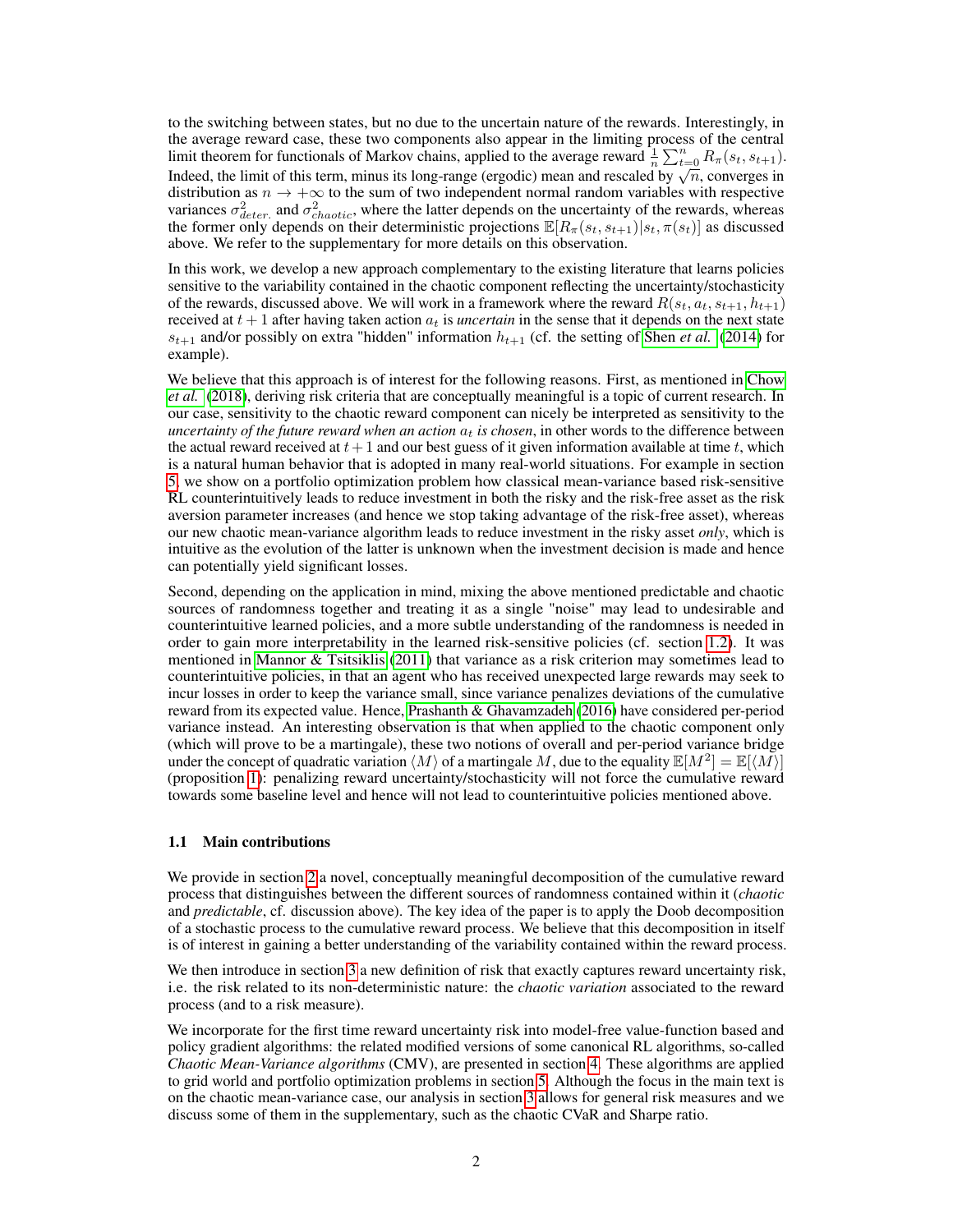#### <span id="page-2-0"></span>1.2 Motivating example

As mentioned above, we are interested in developing a general RL framework to account for reward uncertainty in learned policies. The example presented in this section aims at illustrating what could sometimes go wrong when taking variance as a measure of risk, as it is commonly the case in the risk-sensitive RL literature (cf. section [1.3\)](#page-3-0). We consider the episodic toy example of  $T$  timesteps where there are 2 states, 2 actions, and at each state transition the probability to reach either states is the same, i.e.  $P(s_0 = 2) = P(s_0 = 1) = P(s_{t+1} = 1|s_t, a_t) = P(s_{t+1} = 2|s_t, a_t) = \frac{1}{2}$ . If  $s_t = 1$ , the reward obtained at  $t + 1$  is 2 if  $a_t = 1$  and  $4 + \sigma h_{t+1}$  if  $a_t = 2$ ; if  $s_t = 2$ , the rewards obtained at  $t + 1$  are 10 if  $a_t = 1$  and  $8 + \sigma h_{t+1}$  if  $a_t = 2$ , where  $h_t$  are i.i.d. zero mean unit variance, and the noise  $\sigma \geq 0$ . Think for example as action  $a_t = 2$  as investing in a risky stock at time t and getting the corresponding price change at time  $t + 1$ . If  $\pi_i$  is the policy that always selects action i, then  $\pi_1, \pi_2$ have the same expected cumulative reward of 6T. We have plotted in figure [1](#page-2-1) the rewards obtained for the 2 policies in each state.

It can be proved that if the noise  $\sigma^2$  is small enough (cf. supplementary for a precise quantitative statement), policy  $\pi_1$  will be established as less risky than  $\pi_2$  according to the variance criterion. Nevertheless, we know that the cumulative reward earned using  $\pi_1$  over T timesteps is bounded from below by 2T with probability 1. On the other hand, since  $\pi_2$  contains the noise term  $h_t$ , there is always a positive probability that the reward hits any arbitrarily low value. That is,  $\pi_2$  leaves the agent with a component that could constitute a true risk for him, whereas  $\pi_1$  doesn't, but is still established as the most risky according to the variance criterion. Hence, the risky noise component is not detected: section [2](#page-3-1) will establish that this risky component is in fact the martingale associated to the Doob decomposition of the cumulative reward process. On the other hand, the conceptual tool introduced in this paper, the *chaotic variation*, when applied to the mean-variance case, will lead to a risk penalty term of 0 for  $\pi_1$  and proportional to  $\sigma^2$  for  $\pi_2$  (cf. supplementary), i.e. exactly the desired outcome that the penalty term is proportional to reward uncertainty only.

Another observation is the following: if  $\sigma = 0$ , rewards are deterministic and the obvious optimal policy is to simply take the best reward in each state, i.e.  $a_t = 2$  if  $s_t = 1$  and  $a_t = 1$  if  $s_t = 2$ . This optimal strategy generates a variance over  $T$  timesteps of  $9T$ , due to the switching between states. If one chooses the risk aversion coefficient in the mean-variance trade-off to be high enough, one will then choose not to execute that obvious optimal policy and rather execute policy  $\pi_2$  as it generates a lower variance of 4T over T timesteps. On the other hand, the *chaotic variation*, when applied to the mean-variance case, will lead to a risk penalty term of 0 for all policies (since rewards are deterministic) and hence one will always choose the optimal policy, whatever the risk aversion coefficient is.



<span id="page-2-1"></span>Figure 1: Rewards for 2 policies in state 1 (timesteps 1 to 200) and state 2 (timesteps 200 to 400). State transitions are random but for readability we have grouped together on the plot the timesteps corresponding to each state. The noise  $\sigma = 0.16$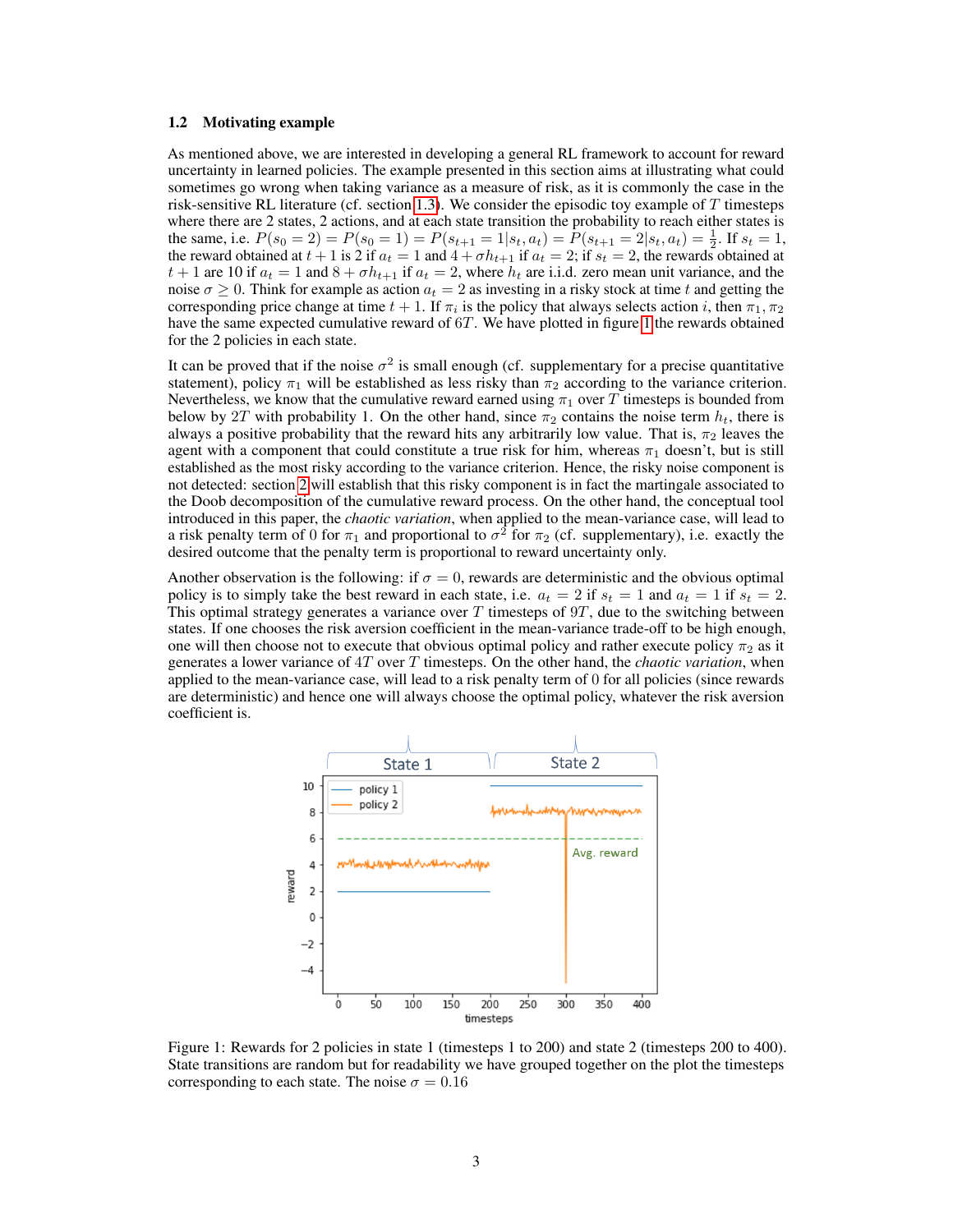#### <span id="page-3-0"></span>1.3 Related work

There exists an interesting and growing body of literature on the topic of risk-sensitive RL. Our work contrasts with the latter in that we focus on learning policies sensitive to the uncertain nature of the rewards whereas previous work apply risk criterion to the cumulative reward as a whole, and hence do not distinguish between the different sources of randomness contained in it. Previously studied algorithms can be split into those that (i) are value-function based (cf. value iteration and policy iteration), and (ii) employ policy gradient methods that update the policy parameters in the direction of the gradient of the risk-flavored performance metric. In category (i), we cite the work of [Mihatsch](#page-11-4) [& Neuneier](#page-11-4) [\(2002\)](#page-11-4) in which they transform TD increments with a function that is linear by parts, and [Borkar](#page-11-5) [\(2002\)](#page-11-5), [Borkar](#page-11-6) [\(2005\)](#page-11-6), [Borkar](#page-11-7) [\(2010\)](#page-11-7) which focuses on the exponential utility function in an ergodic average-reward type setting. Work of category (ii) are more numerous, and can be split into those that use (Actor-Critic) and do not use (Monte Carlo) a specific representation of the value function, the former usually requiring TD-type updates of the value function. For large action/state spaces, one typically employs function approximation of the value function in the actor-critic setting, which introduces bias but improves variance. On the RL front, [Prashanth & Fu](#page-11-8) [\(2018\)](#page-11-8) provides a thorough literature review. Some references are interested in the full distribution of the cumulative reward, cf. [Morimura](#page-11-9) *et al.* [\(2010a\)](#page-11-9), [Morimura](#page-11-10) *et al.* [\(2010b\)](#page-11-10), [Bellemare](#page-11-11) *et al.* [\(2017\)](#page-11-11), [Defourny](#page-11-12) *[et al.](#page-11-12)* [\(2008\)](#page-11-12) while others focus on specific risk measures, e.g. CVaR [Tamar, A., Glassner, Y., Manor,](#page-12-0) [S.](#page-12-0) [\(2015\)](#page-12-0), [Chow](#page-11-1) *et al.* [\(2018\)](#page-11-1). Some authors define their own notion of risk with specific applications in mind, such as [Geibel & Wysotzki](#page-11-13) [\(2005\)](#page-11-13) for which risks refers to the likelihood of reaching so-called "error states". [Tamar](#page-12-1) *et al.* [\(2015\)](#page-12-1) provides a general methodology to handle all coherent risk measures.

The most-studied framework remains the variance-related one. Variance can be understood as the variance of the cumulative reward, or as the sum of variances of step-by-step rewards, cf. the work of [Prashanth & Ghavamzadeh](#page-11-3) [\(2016\)](#page-11-3), [Tamar](#page-12-2) *et al.* [\(2016\)](#page-12-2), [Tamar](#page-12-3) *et al.* [\(2012\)](#page-12-3) (in a stochastic shortest path context), [Prashanth & Ghavamzadeh](#page-11-14) [\(2013\)](#page-11-14). [Sobel, MJ](#page-11-15) [\(1982\)](#page-11-15) was among the firsts to study the mean-variance case, and he explains why using variance as a measure of risk may cause problems, more specifically the inability to use policy iteration type algorithms due to the lack of monotonicity of the variance operator, while Mannor  $&$  Tsitsiklis [\(2011\)](#page-11-2) shows that these problems can be hard to solve. [Tamar](#page-12-2) *et al.* [\(2016\)](#page-12-2) provides a methodology to estimate the variance of the cumulative reward via a TD-type approach.

# <span id="page-3-1"></span>2 Markov Decision Processes: Doob decomposition and Martingale formulation

We study a Markov Decision Process (MDP) (S, A, P, R,  $\gamma$ , H, H), where we allow the reward function R to be general of the form  $R_{t+1} := R(s_t, a_t, s_{t+1}, h_{t+1})$ , and the hidden process  $h_t \in \mathbb{H}$ as in [Shen](#page-11-0) *et al.* [\(2014\)](#page-11-0). The kernels P and H are defined in assumption [1.](#page-3-2) We use the notation that the reward  $R_{t+1}$  is received at time  $t + 1$  after having taken action  $a_t \in \mathbb{A}$  at state  $s_t \in \mathbb{S}$  at time t. We denote the cumulative reward to go and the conditional average reward:

$$
\mathcal{R}_t := \sum_{t'=t}^{\infty} \gamma^{t'-t} R_{t'+1}, \quad \overline{R}(s_t, a_t) := \mathbb{E}[R_{t+1}|s_t, a_t]
$$

To keep notations consistent in the episodic and discounted reward setting we impose as usual  $\gamma$  < 1, and  $\gamma = 1$  only possible in the episodic setting (in the latter case the process stays in the same absorbing state forever once it is reached, with zero associated rewards). The analysis of this section is amenable to the average-reward formulation, which is detailed in the supplementary. We make the below assumption throughout the paper, needed in particular in the proof of theorem [1.](#page-4-1)

<span id="page-3-2"></span>**Assumption 1.**  $R(\cdot, \cdot, \cdot, \cdot)$  *is uniformly bounded and the probability kernels* P *and* H *satisfy*  $\mathbb{P}[s_{t+1} \in$  $B[s_t, a_t, h_t] = P(s_t, a_t, B)$ ,  $\mathbb{P}[h_{t+1} \in B|s_t, a_t, h_t, s_{t+1}] = H(s_t, a_t, s_{t+1}, B)$ .

We need the following notations:

$$
\mathcal{R}_{n,t} := \sum_{t'=t}^{(n-1)\vee t} \gamma^{t'-t} R_{t'+1}, \, \mathcal{F}_n := \sigma(s_t, a_t, h_t, t \le n)
$$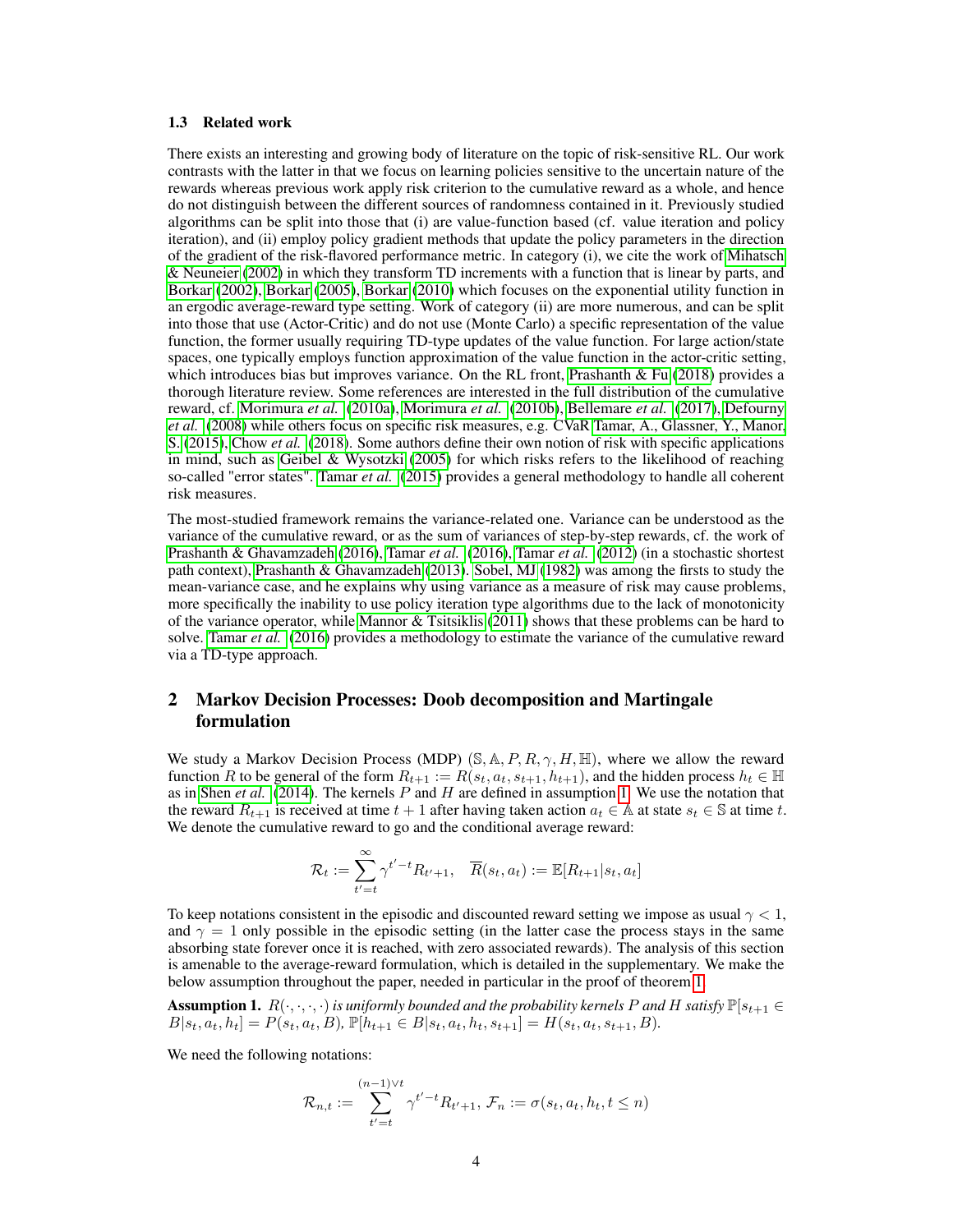$\mathcal{F}_n$  is the sigma-algebra generated by the MDP before or equal to time n, i.e. the information available up to time  $n$ .

**Definition 1.** We remind that a discrete-time process X is adapted to the filtration  $\mathbb{F} := (\mathcal{F}_n)_{n>0}$  if X<sup>n</sup> *is* Fn*-measurable for all* n*; it is predictable if* X<sup>n</sup> *is* Fn−1*-measurable for all* n *(i.e. it is known one timestep before); it is a*  $\mathbb{F}$ *-martingale if for all* n,  $X_n$  *is adapted to*  $\mathcal{F}_n$  *and*  $\mathbb{E}[X_{n+1}-X_n|\mathcal{F}_n]=0$ .

The below observation is the cornerstone of this paper, as it will formalize precisely the discussion carried on in section [1](#page-0-0) about the decomposition of the reward variability into two conceptually meaningful components. The martingale component captures the uncertain/stochastic part of the reward in section [1.2.](#page-2-0) The key idea here is to apply the Doob decomposition of a stochastic process (cf. supplementary) to the reward process in order to gain better understanding of its variability.

<span id="page-4-1"></span>**Theorem 1.** *(Doob decomposition of the reward) Let*  $\pi$  *be a policy.*  $\mathcal{R}_{n,t}$  *can be decomposed in a unique way*  $\mathbb{P}_\pi$  − a.s. *into the sum of i) a*  $\mathcal{F}_t$ —measurable random variable ii) a zero-mean predictable process  $\mathcal{R}_{n,t}^{\pi, pred}$  and iii) a zero-mean martingale  $\mathcal{R}_{n,t}^{chaos}$ , with respect to the filtration  $\mathcal{F}_n$ *. The decomposition is given by:* 

$$
\mathcal{R}_{n,t} = \mathbb{E}_{\pi}[\mathcal{R}_{n,t}|s_t] + \mathcal{R}_{n,t}^{\pi, pred} + \mathcal{R}_{n,t}^{chaos}
$$

$$
\mathcal{R}_{n,t}^{\pi, pred} := \sum_{t'=t}^{(n-1)\vee t} \gamma^{t'-t} (\overline{R}(s_{t'}, a_{t'}) - \mathbb{E}_{\pi}[R_{t'+1}|s_t])
$$

$$
\mathcal{R}_{n,t}^{chaos} := \sum_{t'=t}^{(n-1)\vee t} \gamma^{t'-t} (R_{t'+1} - \overline{R}(s_{t'}, a_{t'}))
$$

Denoting  $\mathcal{R}_t^{\pi, pred} := \mathcal{R}_{\infty,t}^{\pi, pred}$  and  $\mathcal{R}_t^{chaos} := \mathcal{R}_{\infty,t}^{chaos}$  we get, taking the limit as  $n \to +\infty$ :

$$
\mathcal{R}_t = \mathbb{E}_{\pi}[\mathcal{R}_t | s_t] + \mathcal{R}_t^{\pi, pred} + \mathcal{R}_t^{chaos}
$$

**Definition 2.** We call  $\mathcal{R}_t^{chaos}$  (resp.  $\mathcal{R}_t^{\pi, pred}$ ) the chaotic (resp. predictable) reward process associ*ated to*  $\mathcal{R}_t$ *.* 

The Doob decomposition of theorem [1](#page-4-1) consists of decomposing rewards into:

- the predictable component  $\overline{R}(s_{t'}, a_{t'}) \mathbb{E}_{\pi}[R_{t'+1}|s_t]$  that accounts for deviations of the predictable projection of the uncertain rewards (i.e. the best guess of the unknown reward  $R_{t'+1}$  given information at time  $t'$ ) from the overall average reward. This process possesses some variance due to the switching between states, but not to the reward uncertainty.
- the chaotic component  $R_{t'+1} \overline{R}(s_{t'}, a_{t'})$  exactly captures the uncertainty of the reward by computing the difference between its actual realization and what we expected it to be based on the information available at time  $t'$ . In other words, it captures the "surprise" part of the reward.  $\mathcal{R}_t^{chaos} = 0$  if and only if R is a deterministic reward, in which case we have  $R_{t+1} = \overline{R}(s_t, a_t)$  with probability 1.

### <span id="page-4-0"></span>3 Chaotic Variation of the reward process

We define below a new conceptual tool, the *chaotic variation* associated to a reward process (and to a conditional risk measure  $\rho$ ), that answers the issues raised in section [1.2](#page-2-0) and captures the reward uncertainty risk. The concept of risk that could be intuited from section [1.2](#page-2-0) emerges rigorously as a martingale. We refer to [Detlefsen & Scandolo](#page-11-16) [\(2005\)](#page-11-16) (cf. supplementary) for the definition of a conditional risk-measure associated to a sigma-algebra  $G$ , and we use the notation  $\rho_{s_t}^{\pi}$  to denote the conditional risk measure associated to the sigma-algebra  $\sigma(s_t)$ .

<span id="page-4-2"></span>**Definition 3.** *(Chaotic variation) Let*  $\pi$  *a policy and*  $\rho^{\pi} := (\rho_{s_t}^{\pi})_{t \geq 0}$  *a family of conditional risk measures associated to the process*  $(s_t)_{t\geq 0}$ . The chaotic variation associated to ( $\mathcal{R}_t$ ,  $\rho^\pi$ ) is defined  $as \mathcal{C}_{\rho^{\pi}}[\mathcal{R}_t](s_t) := \rho_{s_t}^{\pi}(\mathcal{R}_t^{chaos})$ . That is, the chaotic variation quantifies the risk related to the *chaotic reward process.*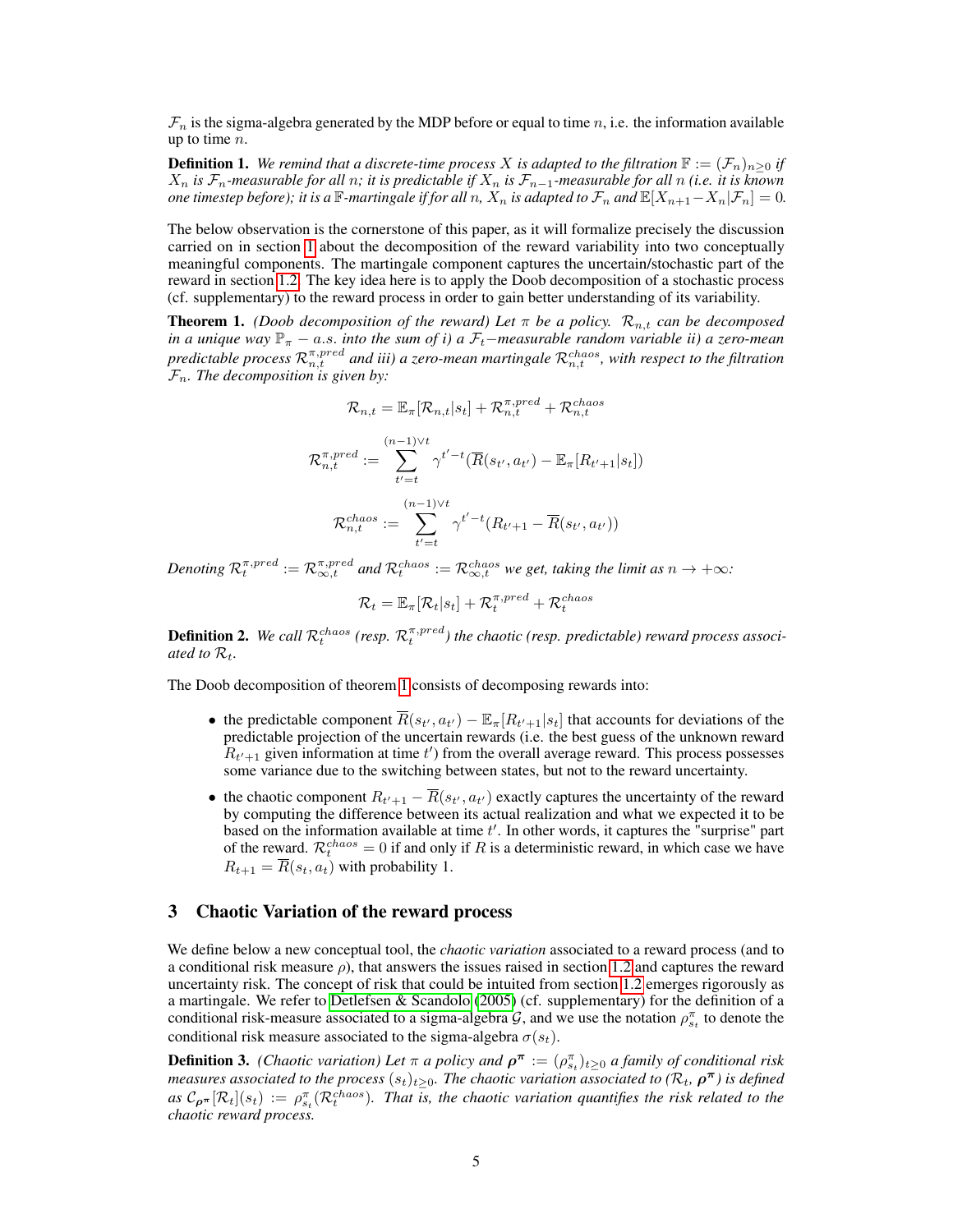In the case of the entropic risk measure, the predictable quadratic variation of the chaotic reward process emerges naturally as a measure of risk as a consequence of martingale theory, as proposition [1](#page-5-0) shows it.

<span id="page-5-0"></span>**Proposition 1.** *(chaotic variation in the entropic case). Let*  $\pi$  *a policy. Using definition* [3,](#page-4-2) for  $\beta > 0$ , let  $\rho_{s_t}^{\beta,\pi}(X) := \beta^{-1} \ln \mathbb{E}_{\pi}[e^{-\beta X} | s_t]$  be the so-called (conditional) entropic risk measure, obtained as the certainty equivalent  $CE_{U,\pi,s_t}(X) := U^{-1}(\mathbb{E}_{\pi}[U(X)|s_t])$  of the exponen*tial utility function*  $U(x) := -e^{-\beta x}$ . Then, the chaotic variation satisfies  $C_{\boldsymbol{\rho}^{\beta,\pi}}[\mathcal{R}_t](s_t) \leq$  $\beta^{-1}\ln\sqrt{\mathbb{E}_{\pi}[e^{2\beta^2\left\langle \mathcal{R}_t^{chaos}\right\rangle}|s_t]}$ , where  $\left\langle \mathcal{R}_t^{chaos}\right\rangle$  is the predictable quadratic variation of the martingale  $\mathcal{R}_t^{chaos}$ , given by:

$$
\langle \mathcal{R}_t^{chaos} \rangle = \sum_{t'=t}^{\infty} \gamma^{2(t'-t)} \mathbb{E}[(R_{t'+1} - \overline{R}(s_{t'}, a_{t'}))^2 | s_{t'}, a_{t'}]
$$

*As*  $\beta \rightarrow 0$  *we get:* 

$$
\mathcal{C}_{\rho^{\beta,\pi}}[\mathcal{R}_t](s_t) = \frac{\beta}{2} \mathbb{E}_{\pi}[\left\langle \mathcal{R}_t^{chaos} \right\rangle | s_t] + o(\beta)
$$

<span id="page-5-2"></span>**Definition 4.** *(Chaotic variance) The chaotic variance associated to*  $(R_t, \pi)$  *is defined as*  $V_{\pi}^{\mathbb{V}(\beta)}(s_t) := \frac{\beta}{2} \mathbb{E}_{\pi}[\langle \mathcal{R}_t^{chaos} \rangle | s_t].$  By martingale property of  $\mathcal{R}_t^{chaos}$ , the chaotic variance is equal *to the variance of*  $\mathcal{R}_t^{chaos}$  (scaled by  $\frac{\beta}{2}$ , conditional on  $s_t$ ).

# <span id="page-5-1"></span>4 Reinforcement Learning: Risk-Sensitive Chaotic algorithms

In this section we assume for simplicity that the state and action spaces are finite. Given the conceptual tools introduced in section [3,](#page-4-0) and given a fixed initial state  $s_0$  (generalization to the case of distributions over initial states is straightforward), we are interested in solving so-called chaotic problems of type:

<span id="page-5-5"></span>
$$
\max_{\pi} \mathbb{E}_{\pi} [\mathcal{R}_0 | s_0] - \mathcal{C}_{\rho^{\pi}} [\mathcal{R}_0](s_0)
$$
\n(1)

The extension to solving problems of type " $\max_{\pi} \mathbb{E}_{\pi}[\mathcal{R}_0|s_0]$  subject to:  $\mathcal{C}_{\rho^{\pi}}[\mathcal{R}_0](s_0) \leq \lambda$ " is not discussed here but can be done using similar techniques developed in [Prashanth & Fu](#page-11-8) [\(2018\)](#page-11-8), [Tamar](#page-12-3) *[et al.](#page-12-3)* [\(2012\)](#page-12-3) or [Prashanth & Ghavamzadeh](#page-11-3) [\(2016\)](#page-11-3).

### 4.1 Bellman equations: Chaotic Mean-Variance case

We present below the Bellman equation in the chaotic mean-variance case  $C_{\rho^{\pi}}[\mathcal{R}_0](s_0) = V_{\pi}^{\mathbb{V}(\beta)}(s_0)$ , cf. definition [4.](#page-5-2) It will be used to formulate a chaotic mean-variance version of Q-Learning in the episodic case (section [4.2\)](#page-5-3), as well as to study actor-critic algorithms and the average reward case (cf. supplementary). The proof of theorem [2](#page-5-4) follows directly from the definition of  $\langle \mathcal{R}_t^{chaos} \rangle$  in proposition [1.](#page-5-0)

<span id="page-5-4"></span>**Theorem 2.** *(Bellman equation) Let*  $Q_{\pi}^{\mathbb{V}(\beta)}(s_t, a_t) := \frac{\beta}{2} \mathbb{E}_{\pi} [\langle \mathcal{R}_t^{chaos} \rangle | s_t, a_t]$  and  $V_{\pi}^{\mathbb{V}(\beta)}(s_t)$  as in *definition [4.](#page-5-2) Then we have the following Bellman equation:*

$$
Q_{\pi}^{\mathbb{V}(\beta)}(s_t, a_t) = \mathbb{E}[\frac{\beta}{2}(R_{t+1} - \overline{R}(s_t, a_t))^2 + \gamma^2 V_{\pi}^{\mathbb{V}(\beta)}(s_{t+1})|s_t, a_t]
$$

#### <span id="page-5-3"></span>4.2 Chaotic Mean-Variance Q-Learning

In the episodic mean-variance case (with  $\gamma = 1$ ), theorem [2](#page-5-4) allows us to derive a chaotic version of Q-learning, cf. algorithm [1](#page-6-0) which is based on theorem [3.](#page-6-1) In the discounted reward setting, it is not possible to combine  $Q_{\pi}$  and  $Q_{\pi}^{\mathbb{V}(\beta)}$  (where  $Q_{\pi}(s_t, a_t) := \mathbb{E}_{\pi}[\mathcal{R}_t|s_t, a_t]$ ), hence we cannot get a Q-Learning type algorithm. The convergence proof is discussed in the supplementary and consists of a minor modification of the proof of [Dayan & Watkins](#page-11-17) [\(1992\)](#page-11-17) based on the fact that  $\overline{R}_t(s, a) \to \overline{R}(s, a)$ as  $t \to +\infty$  with probability 1 for every state-action pair  $(s, a)$ , where  $\overline{R}_t(s, a)$  is defined in theorem [3.](#page-6-1) The average reward version of the algorithm is presented in the supplementary.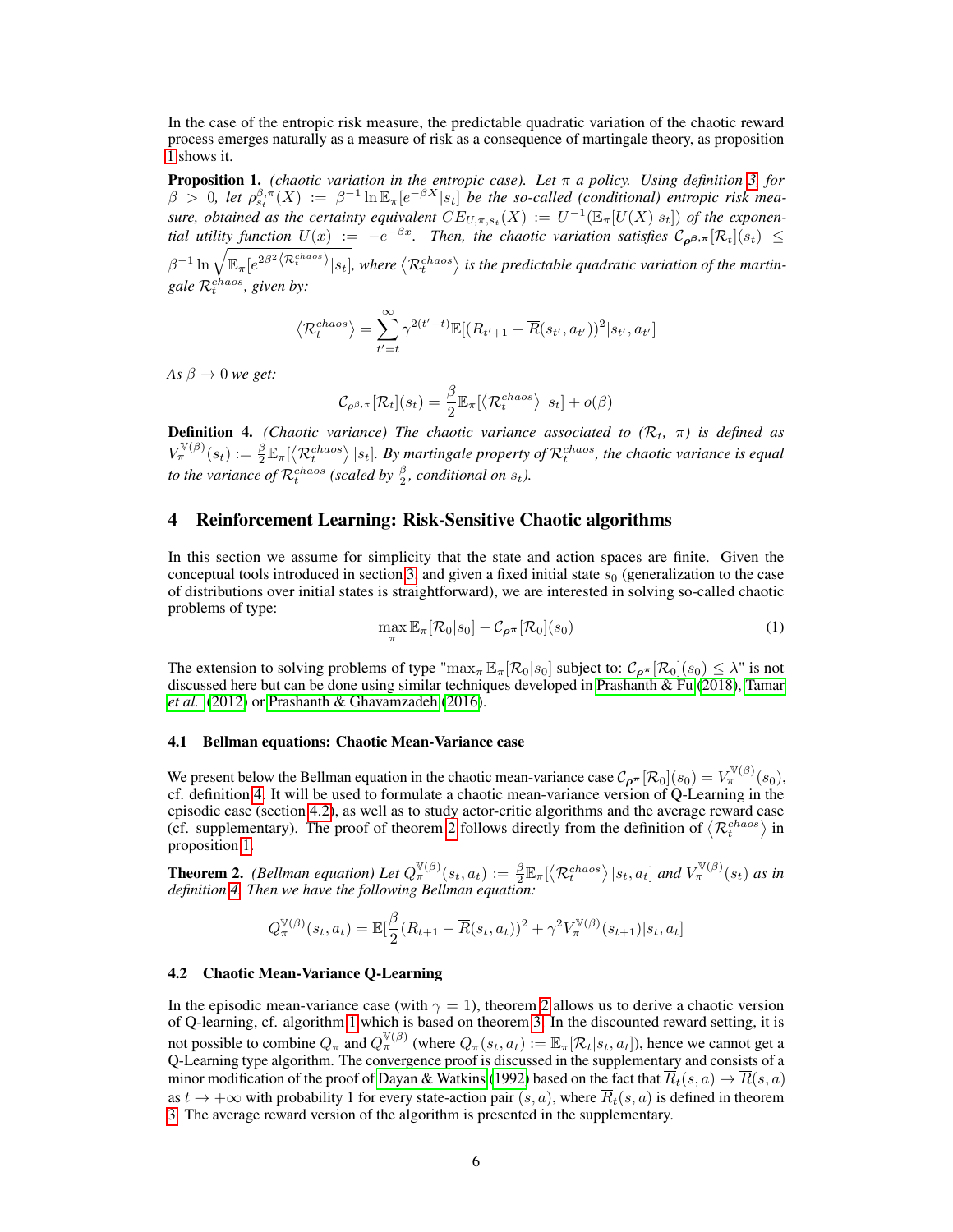<span id="page-6-1"></span>Theorem 3. *(Chaotic Mean-Variance Q-Learning in the episodic case). Using theorem [2,](#page-5-4) denote*  $Q_{\pi}(s_t, a_t) := \mathbb{E}_{\pi}[\mathcal{R}_t | s_t, a_t]$  and  $Q_{\pi}^{\beta}(\overline{s_t}, a_t) := Q_{\pi}(s_t, a_t) - Q_{\pi}^{\mathbb{V}(\beta)}(s_t, a_t)$ . Let  $(s_t)$ ,  $(a_t)$  and  $(R_{t+1})$  *the successive states, actions and rewards observed by the agent. Let*  $(\alpha_t)$  *a sequence of learning rates satisfying the usual conditions for every state-action pair*  $(s, a)$ :

$$
\sum_{k=1}^{\infty} \alpha_{n_k(s,a)} = +\infty, \quad \sum_{k=1}^{\infty} \alpha_{n_k(s,a)}^2 < +\infty
$$

where  $n_k(s, a)$  is the index corresponding to the  $k^{th}$  visit to  $(s, a)$ . Further define the following *iterates if*  $s_t = s$  *and*  $a_t = a$  *:*  $N(a, a) = N(a, a) + 1$ 

$$
N_t(s, a) = N_{t-1}(s, a) + 1
$$
  

$$
\overline{R}_t(s, a) = \overline{R}_{t-1}(s, a) + \frac{1}{N_t(s, a)}(R_{t+1} - \overline{R}_{t-1}(s, a))
$$
  

$$
Q_t^{\beta}(s, a) = (1 - \alpha_t)Q_{t-1}^{\beta}(s, a) + \alpha_t(R_{t+1} - \frac{1}{2}\beta(R_{t+1} - \overline{R}_t(s, a))^2 + \max_{a'} Q_{t-1}^{\beta}(s_{t+1}, a'))
$$

and  $Q_t^{\beta}(s, a) = Q_{t-1}^{\beta}(s, a)$ ,  $N_t(s, a) = N_{t-1}(s, a)$ ,  $\overline{R}_t(s, a) = \overline{R}_{t-1}(s, a)$  otherwise. Then  $Q_t^{\beta}(s,a) \to Q_*^{\beta}(s,a)$  as  $t \to +\infty$  with probability 1 for every state-action pair  $(s,a)$ , where  $Q_*^{\beta}(s, a) := \sup_{\pi} Q_{\pi}^{\beta}(s, a).$ 

<span id="page-6-3"></span>Remark 1. *Note that in theorem [3,](#page-6-1) one could use a two-timescale stochastic approximation algorithm* by using a specific timescale for the  $\overline{R}_t$  process (instead of  $\frac{1}{N_t(s,a)}$ ). Since the update rule of  $\overline{R}_t$ doesn't depend on  $Q_t^\beta(s,a)$  (uncoupled case), this is not required for convergence but could be used *to improve the rate of convergence, cf. a remark in [Konda & Tsitsiklis](#page-11-18) [\(2004\)](#page-11-18), p. 4.*

### Algorithm 1 CMV-Q-Learning (episodic case)

<span id="page-6-0"></span>**Input:**  $Q^{\beta}$ -table initialized arbitrarily, learning rate  $(\alpha_t)_{t\geq0}$ ,  $\overline{R}(s, a)$  and  $N(s, a)$  initialized to 0. **Output:** optimal policy  $\pi_*(s) = \text{argmax}_a Q_*^{\beta}(s, a)$ 

```
1: for each episode do
2: initialize s_t = s_03: while s_t is not terminal do<br>4: Choose a_t from s_t usin
4: Choose a_t from s_t using a policy derived from Q^{\beta} (e.g. \epsilon-greedy).
5: Take action a_t, observe s_{t+1}, R_{t+1}.
6: N(s_t, a_t) \leftarrow N(s_t, a_t) + 1; \overline{R}(s_t, a_t) \leftarrow \overline{R}(s_t, a_t) + \frac{1}{N(s_t, a_t)}(R_{t+1} - \overline{R}(s_t, a_t))7: Q^{\beta}(s_t, a_t) \leftarrow (1 - \alpha_t) Q^{\beta}(s_t, a_t) + \alpha_t (R_{t+1} - \frac{\beta}{2}(R_{t+1} - \overline{R}(s_t, a_t))^2 +\max_a Q^{\beta}(s_{t+1}, a))8: s_t \leftarrow s_{t+1}
```
#### 4.3 Monte Carlo Policy gradient algorithms - Episodic case

In this section we consider episodic Monte Carlo based algorithms that start with a parametric form  $\pi_{\theta}$  for the policy and optimize equation [\(1\)](#page-5-5) in the direction of the gradient with respect to  $\theta$ , hence aiming for local optima only. We make the following classical assumption in this section [\(Bhatnagar](#page-11-19) *[et al.](#page-11-19)* [\(2009\)](#page-11-19)):

<span id="page-6-2"></span>**Assumption 2.** *For every policy*  $\pi_{\theta}$ , the Markov chain induced by P and  $\pi_{\theta}$  is ergodic, i.e. irreducible, *aperiodic and positive recurrent. Further, for every state-action pair*  $(s, a)$ ,  $\pi_{\theta}(s, a)$  *is continuously differentiable in* θ*.*

From equation [\(1\)](#page-5-5), we need to compute unbiased estimates of  $\nabla_{\theta} \mathbb{E}_{\pi_{\theta}}[\mathcal{R}_0|s_0]$  and  $\nabla_{\theta} \mathcal{C}_{\rho^{\pi_{\theta}}}[\mathcal{R}_0](s_0)$ . The former is the classical expected reward gradient. By definition [3,](#page-4-2)  $C_{\rho^{\pi_{\theta}}} [\mathcal{R}_0](s_0)$  consists in applying a risk measure to a mean zero martingale, which is usually simpler as we will see below in the mean-variance case  $C_{\rho^{\pi_{\theta}}}[\mathcal{R}_{0}](s_{0}) = V_{\pi_{\theta}}^{\sqrt{(\beta)}}(s_{0})$  (cf. definition [4\)](#page-5-2), and more importantly the work done in the literature for specific risk measures can be applied straightforwardly, e.g. [Chow](#page-11-1) *[et al.](#page-11-1)* [\(2018\)](#page-11-1) or [Tamar, A., Glassner, Y., Manor, S.](#page-12-0) [\(2015\)](#page-12-0) in the case of CVaR (however the risk measure in our case is applied to the chaotic reward process  $\mathcal{R}_t^{chaos}$  only). From now on we focus on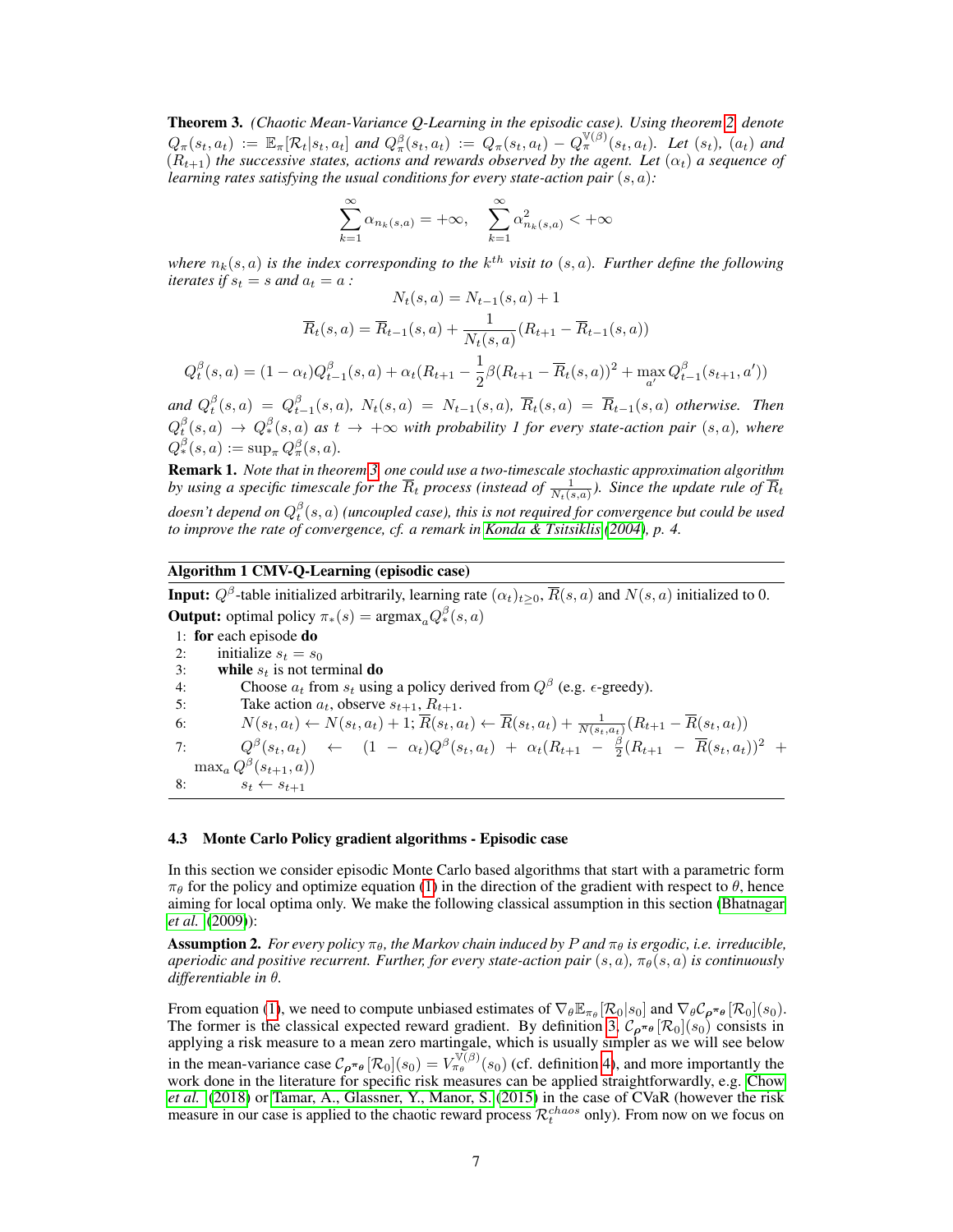the mean-variance case of definition [4,](#page-5-2) but we present in the supplementary extensions to chaotic CVaR and Sharpe ratio.

Provided we know  $\overline{R}(s, a)$ , the gradient  $\nabla_{\theta} V_{\pi_{\theta}}^{\mathbb{V}(\beta)}(s_0)$  presents no specific difficulty and can be computed using the classical likelihood ratio technique by generating  $B \ge 1$  episodes  $s_0^{(b)}$ ,  $a_0^{(b)}$ ,  $R_1^{(b)}$ ,  $..., s_{T_k}^{(b)}$  $\frac{(b)}{T_b-1}, a_{T_b}^{(b)}$  $T_{b-1}^{(b)}, R_{T_b}^{(b)}$  $T_b^{(0)}$ ,  $b = 1..B$ , following  $\pi_\theta$  and computing the unbiased Monte Carlo estimate:

$$
\nabla_{\theta} V_{\pi_{\theta}}^{\mathbb{V}(\beta)}(s_0) = \frac{\beta}{2} \frac{1}{B} \sum_{b=1}^{B} \sum_{t'=0}^{T_b - 1} \nabla \ln \pi_{\theta}(a_{t'}^{(b)} | s_{t'}^{(b)}) V_{b,t'}
$$

$$
V_{b,t'} := \sum_{t=t'}^{T_b - 1} \gamma^{2(t-t')} (R_{t+1}^{(b)} - \overline{R}(s_t^{(b)}, a_t^{(b)}))^2
$$

The subtlety here is that we need to learn  $\overline{R}(s, a)$  in the course of the algorithm. In the tabular case, using assumption [2,](#page-6-2) we are guaranteed that every state-action pair  $(s, a)$  will be visited infinitely often and we can proceed as in the Q-Learning case (theorem [3\)](#page-6-1) by updating the (conditional) average estimate  $\widehat{R}(s, a)$  as iterations on  $\theta$  are performed. By the strong law of large numbers, convergence of  $\widehat{R}(s, a)$  to  $\overline{R}(s, a)$  occurs with probability [1](#page-6-3). Remark 1 still holds here: since the iteration on the sample average  $\widehat{R}(s, a)$  is uncoupled from the one on  $\theta$ , we do not need a two-timescale algorithm to guarantee convergence. For each  $b = 1..B$  and  $t = 0..T_b$ , if  $s = s_t^{(b)}$  and  $a = a_t^{(b)}$  we perform the updates:

<span id="page-7-2"></span>
$$
N(s, a) = N(s, a) + 1
$$
  

$$
\widehat{R}(s, a) = \widehat{R}(s, a) + \frac{1}{N(s, a)} (R_{t+1}^{(b)} - \widehat{R}(s, a))
$$
 (2)

Alternatively, if the state or action spaces are large, one may want to use a parametric approximation  $\hat{R}_{\psi}(s, a)$  of  $\overline{R}(s, a)$  that will be updated in the course of the algorithm: this approach is presented in algorithm [2,](#page-7-0) where we use an experience replay table and fit  $\hat{R}_{\psi}$  using SGD. Proposition [2](#page-7-1) quantifies the related gradient bias due to the use of this approximation (proof in supplementary). We present in algorithm [3](#page-8-1) the Chaotic Mean-Variance version of REINFORCE, which uses either equation [\(2\)](#page-7-2) or algorithm [2.](#page-7-0)

<span id="page-7-1"></span>**Proposition 2.** Let  $\epsilon_{\psi}(s, a) := \widehat{R}_{\psi}(s, a) - \overline{R}(s, a)$  and  $\nabla_{\theta} V_{\pi_{\theta}, \psi}^{\mathbb{V}(\beta)}$  the gradient obtained using the *approximation*  $\widehat{R}_\psi$ . The gradient bias  $B_\psi^\theta(s_0) := \nabla_\theta V_{\pi_\theta, \psi}^{\mathbb{V}(\beta)}(s_0) - \nabla_\theta V_{\pi_\theta}^{\mathbb{V}(\beta)}(s_0)$  satisfies:

$$
B^{\theta}_{\psi}(s_0) = \frac{\beta}{2} \mathbb{E}_{(S,A) \sim d^{\theta}_{\gamma^2}(s_0)} [\nabla \ln \pi_{\theta}(A|S) b^{\psi}_{\theta}(S,A)]
$$
  

$$
b^{\psi}_{\theta}(s,a) := \mathbb{E}_{\pi_{\theta}} \left[ \sum_{t=0}^{\infty} \gamma^{2t} \epsilon_{\psi}^2(s_t, a_t) | s_0 = s, a_0 = a \right]
$$

where  $d_{\gamma^2}^{\theta}(s_0, s, a) := \pi_{\theta}(a|s) \sum_{t=0}^{\infty} \gamma^{2t} \mathbb{P}_{\pi_{\theta}}[s_t = s|s_0]$  *is the action-state*  $\gamma^2$ -discounted visiting *distribution.*

#### Algorithm 2 Distributional Update

<span id="page-7-0"></span>**Input:** initial distributional parameter  $\psi$ , experience replay table  $\mathcal{E}$ , number of distributional gradient steps  $N_{\psi}$ , number of SGD samples  $M_{\psi}$ .

**Output:** Approximation of the optimal distributional parameter  $\psi^*$ 

- 1: Draw  $M_{\psi}$  samples  $(s_j, a_j, R_j)$  randomly from  $\mathcal{E}$ .
- 2: Set  $\widetilde{M}_{\psi}$  to be the number of unique pairs  $(\widetilde{s}_j, \widetilde{a}_j)$  and for each such pair, set  $\widetilde{R}_j$  to be the average of the corresponding  $R_j$ .
- 3: Perform  $N_{\psi}$  steps of SGD on the loss  $(\hat{R}_{\psi}(\tilde{s}_j, \tilde{a}_j) \tilde{R}_j)^2$  using the  $\tilde{M}_{\psi}$  samples.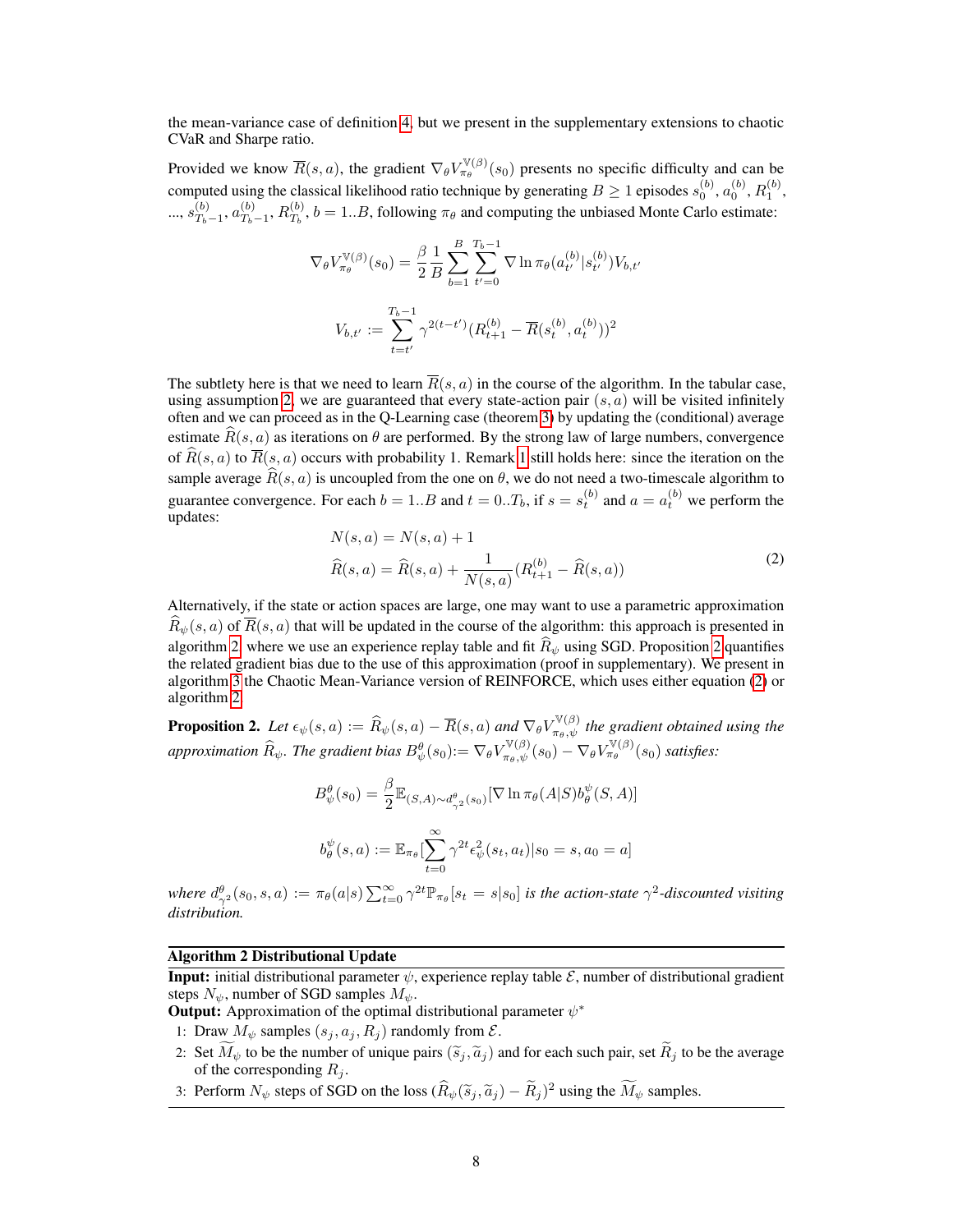#### Algorithm 3 CMV-REINFORCE (episodic case)

<span id="page-8-1"></span>**Input:** Initial policy parameter  $\theta_0$ , learning rate  $(\alpha_n)$ , number of episodes per batch B,  $\widehat{R}_\psi$  initialized to 0, Optional: experience replay table  $\mathcal{E}$ .

**Output:** Approximation of the optimal policy parameter  $\theta^*$ 

- 1: while  $\theta_n$  not converged do
- 2: Generate B episodes  $s_0^{(b)}$ ,  $a_0^{(b)}$ ,  $R_1^{(b)}$ , ...,  $s_{T_b}^{(b)}$  $\frac{(b)}{T_b-1}, a_{T_b}^{(b)}$  $T_{b-1}^{(b)}, R_{T_b}^{(b)}$  $T_b^{(0)}$ ,  $b = 1..B$ , following  $\pi_{\theta_n}(\cdot | \cdot)$
- 3: In tabular case: use episodes to update  $\hat{R}_{\psi}$  with eq. [\(2\)](#page-7-2); else increment  $\mathcal E$  with the tuples  $(s_t^{(b)}, a_t^{(b)}, R_t^{(b)})$  and update  $\widehat{R}_{\psi}$  using algorithm [2.](#page-7-0)<br>4: **for**  $b = 1$  to  $B_n$ **do**
- 

5:  $v_{t,b} := \sum_{t'=t}^{T_b-1} \gamma^{t'-t} R_{t'+t}^{(b)}$  $\frac{1}{t'+1}-\frac{\beta}{2}\gamma^{2(t'-t)}(R^{(b)}_{t'+1})$  $\hat{R}_{t'+1}^{(b)} - \widehat{R}_{\psi}(s_{t'}^{(b)})$  $_{t^{\prime }}^{(b)},a_{t^{\prime }}^{(b)}$  $_{t^{\prime }}^{(b)}) )^{2}$ 

6:  $V_b \leftarrow \sum_{t=0}^{T_b-1} \nabla \ln \pi_{\theta_n}(a_t^{(b)} | s_t^{(b)}) v_{t,b}$ 

```
7: \theta_{n+1} \leftarrow \theta_n + \alpha_n B^{-1} \sum_{b=1}^B V_b
```
# 4.4 Policy Gradient Actor-Critic algorithms

In order to derive Actor-Critic algorithms, the Bellman equations in theorem [2](#page-5-4) can be used - as in the CMV-Q-Learning algorithm [1](#page-6-0) - in order to adapt the work of e.g. [Prashanth & Ghavamzadeh](#page-11-3) [\(2016\)](#page-11-3) (variance case) or [Chow](#page-11-1) *et al.* [\(2018\)](#page-11-1) (CVaR case) in order to derive chaotic versions of their actor-critic algorithms. This extension is discussed in the supplementary.

# <span id="page-8-0"></span>5 Experiments: Chaotic Mean-Variance

### 5.1 Grid World

We consider the episodic problem of a robot on a grid aiming at a goal. The state space consists of the 16 grid squares, and the action space consists in choosing to go East, West, North or South. Reaching the goal (resp. taking a step) gives  $a + 1$  (resp.  $-1$ ) reward and negative rewards are positioned on the grid as seen on figure [2.](#page-9-0) When an action  $a_t$  is chosen, there is a probability  $p_{error} = 50\%$  that the robot goes in a random direction. If the robot hits the extremity of the grid, it stays where it is. We train policies using the CMV-Q-Learning algorithm [1.](#page-6-0) In figure [2](#page-9-0) we plot the path heatmap over  $10<sup>5</sup>$ rollout steps performed with the learned policy for various risk aversion coefficients  $\beta$  (cf. details and additional experiments in supplementary). The higher  $\beta$ , the further away from the -20 reward the robot goes, as expected, as it prefers taking the -6 loss rather than walking next to the -20 reward and risking to encur the corresponding loss.

The second element that our algorithm gives is a *risk heatmap, highlighting the most uncertain states*, i.e. the states which yield the highest reward stochasticity/uncertainty (figure [2\)](#page-9-0). We perform rollouts with the learned  $\overline{R}(\cdot, \cdot)$  and policy  $\pi_{\beta}^{*}$  and compute  $\mathbb{E}_{\pi_{\beta}^{*}}[(R_{t+1} - \overline{R}(s, \pi_{\beta}^{*}(s)))^{2}|s_{t} = s]$  for every state s. In figure [2](#page-9-0) we see that as expected, the heatmap highlights the states next to the -20 reward, and to a lesser intensity the states around the -6 rewards. To the best of our knowledge, only two other work study risk-sensitive Q-Learning algorithms: [Mihatsch & Neuneier](#page-11-4) [\(2002\)](#page-11-4) and [Shen](#page-11-0) *et al.* [\(2014\)](#page-11-0). Both transform the TD-increments by a non-linear function in order to obtain risk-sensitive behaviors. The former show that their algorithm converge to the worst-case optimality criterion as the risk parameter changes, hence in our specific example, we could obtain similar paths as in figure [2,](#page-9-0) but our algorithm, in addition to being the only one to focus on reward stochasticity only, additionally provides the risk heatmap discussed above, which quantifies the extent to which a given state yields uncertain rewards.

#### 5.2 Portfolio optimization

We consider the problem of investing in 2 financial assets. One is risk-free in the sense that investing a quantity  $q_t^{RF}$  in the asset yields a deterministic reward  $R_{t+1}^{RF} := q_t^{RF} \mu(s_t)$ , where  $\mu$  is the *risk-free rate*. The latter can be seen as the overnight rate from day  $t$  to day  $t + 1$ , which is known at the end of day t when  $q_t^{RF}$  is chosen. The other asset is risky (e.g. a stock) and yields an uncertain reward for a quantity  $q_t^R$  of  $R_{t+1}^R := q_t^R(\mu(s_t) + \sigma(s_t)h_{t+1})$ , where  $(h_t)$  are i.i.d. standard normal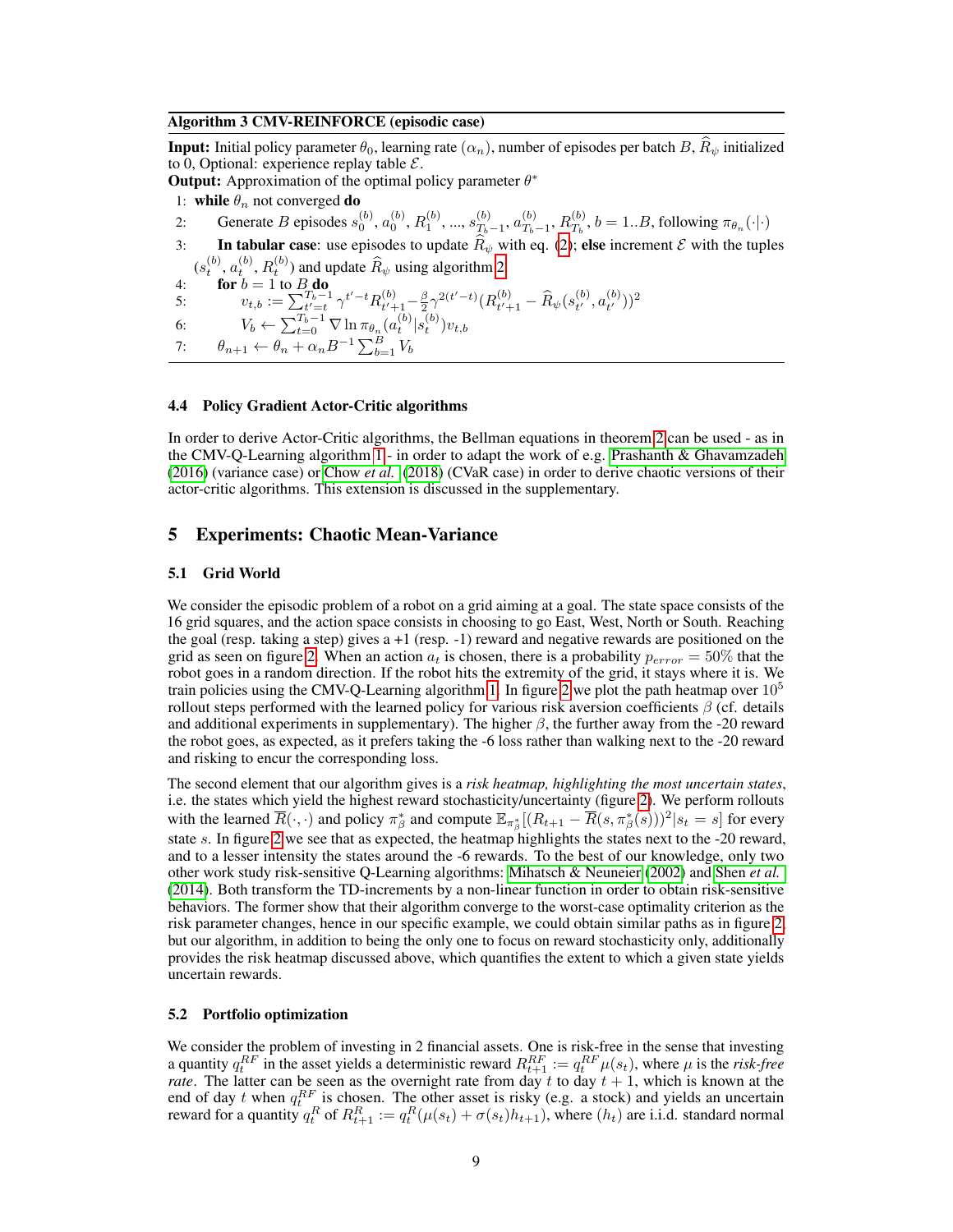

<span id="page-9-0"></span>Figure 2: Path and risk heatmaps over  $10^5$  rollout steps with the learned policy,  $p_{error} = 50\%$  (cf. description in text).

and  $\sigma$  is referred to as *volatility*. We restrict  $q_t^{RF}$ ,  $q_t^R$  to be nonnegative integers which sum is less than a total investment constraint  $q_{max}$ . The action is defined as  $a_t := (q_t^{RF}, q_t^R)$  and the reward  $R_{t+1} := R_{t+1}^{RF} + R_{t+1}^{R}$ . In our experiments we take  $q_{max} = 5$ , yielding 21 possible actions. The state space consists of 3 states *LowVol*, *HighVol* and *MediumVol* defined as low volatility σ (and low risk-free rate  $\mu$ ), high volatility (and high risk-free rate  $\mu$ ), as well as an intermediate state. The state transition matrix is designed such that the more we trade in the risky asset (i.e. the higher  $q_t^R$ ), the more likely we are to reach a higher volatility state. We train the policy using CMV-REINFORCE algorithm [3](#page-8-1) and its baseline (classical mean-variance), and use it to compute performance metrics over rollout episodes of  $T$  timesteps. Details on training/numerical values used are presented in the supplementary.



<span id="page-9-1"></span>Figure 3: (Top) Fraction of time spent per state (Mid/Bottom) CMV and baseline (mean-variance) asset investment fraction per state as a function of  $\beta$  -  $T = 20$  timesteps,  $s_0 =$  LowVol.

We display in figure [3](#page-9-1) the fraction of time the process has spent in each state, as well as the investment fraction in each asset (for rollout episodes). With  $\beta = 0$  and by design of the state transition matrix, both assets give the same expected reward  $\mu$  but the policy is incentivized to trade in the risky asset rather than in the risk-free asset in order to reach the HighVol state, which gives the highest  $\mu$ . As  $\beta$  increases, in the CMV case, the policy shifts towards trajectories which contain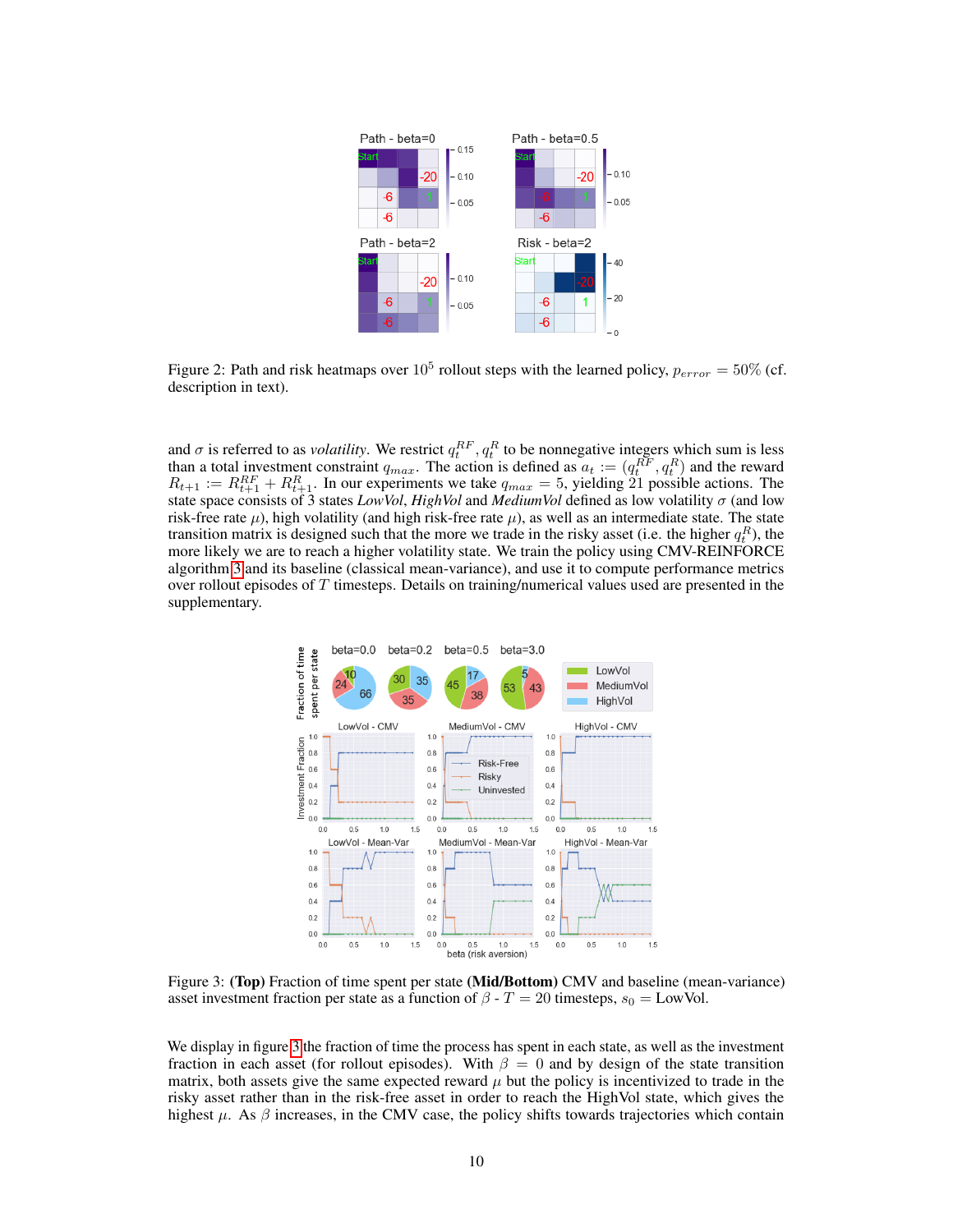

<span id="page-10-0"></span>Figure 4: Cumulative reward Mean and Std.Dev. for CMV and baseline (mean-variance), as a function of  $\beta$  - (Top)  $T = 1$ ,  $s_0 =$  Random and (Bottom)  $T = 20$  timesteps,  $s_0 =$  LowVol.

less reward uncertainty, which means investing in the risk-free asset which associated rewards are deterministic. The classical mean-variance case (baseline) penalizes not only the variability related to reward uncertainty but also the variability related to the switching of states appearing in both assets via the deterministic term  $\mu(s_t)$ , hence as  $\beta$  increases, the policy is incentivized to stop investing (cf. green line in figure [3](#page-9-1) representing the uninvested budget  $q_{max} - q_t^{RF} - q_t^{R}$ ), i.e. it stops taking advantage of the risk-free asset. The latter can also be seen in figure [4](#page-10-0) where we plot for rollout episodes the cumulative reward mean and standard deviation as a function of  $\beta$ . In the mean-variance case the reward mean will eventually vanish as the policy will stop trading in both assets: by trying to make the standard deviation lower, it generates a counterintuitive behavior in that it stops taking advantage of the risk-free asset.

# 6 Conclusion

We presented a novel, conceptually meaningful decomposition of the cumulative reward process based on the Doob decomposition that distinguishes between the different sources of randomness contained within it, introduced a new conceptual tool - the *chaotic variation* - that exactly captures reward uncertainty risk, and incorporated it into model-free value-function based and policy gradient algorithms. Potential real-world applications include all settings where one is subject to uncertain/stochastic rewards and is interested in deriving interpretable risk-sensitive policies, for example recently studied RL financial market-making problems [Guéant & Manziuk](#page-11-20) [\(2019\)](#page-11-20), [Ganesh](#page-11-21) *[et al.](#page-11-21)* [\(2019\)](#page-11-21) where reward uncertainty plays a major role in that market-makers stream prices but do not know whether clients will decide to trade at that price, and further they are typically averse to uncertain fluctuations in the underlying financial asset price. Future work could include extending the framework to the case of delayed rewards.

## Disclaimer

This paper was prepared for information purposes by the Artificial Intelligence Research group of JPMorgan Chase & Co and its affiliates ("JP Morgan"), and is not a product of the Research Department of JP Morgan. JP Morgan makes no representation and warranty whatsoever and disclaims all liability, for the completeness, accuracy or reliability of the information contained herein. This document is not intended as investment research or investment advice, or a recommendation, offer or solicitation for the purchase or sale of any security, financial instrument, financial product or service, or to be used in any way for evaluating the merits of participating in any transaction, and shall not constitute a solicitation under any jurisdiction or to any person, if such solicitation under such jurisdiction or to such person would be unlawful.  $^{\circ}$  2020 JPMorgan Chase & Co. All rights reserved.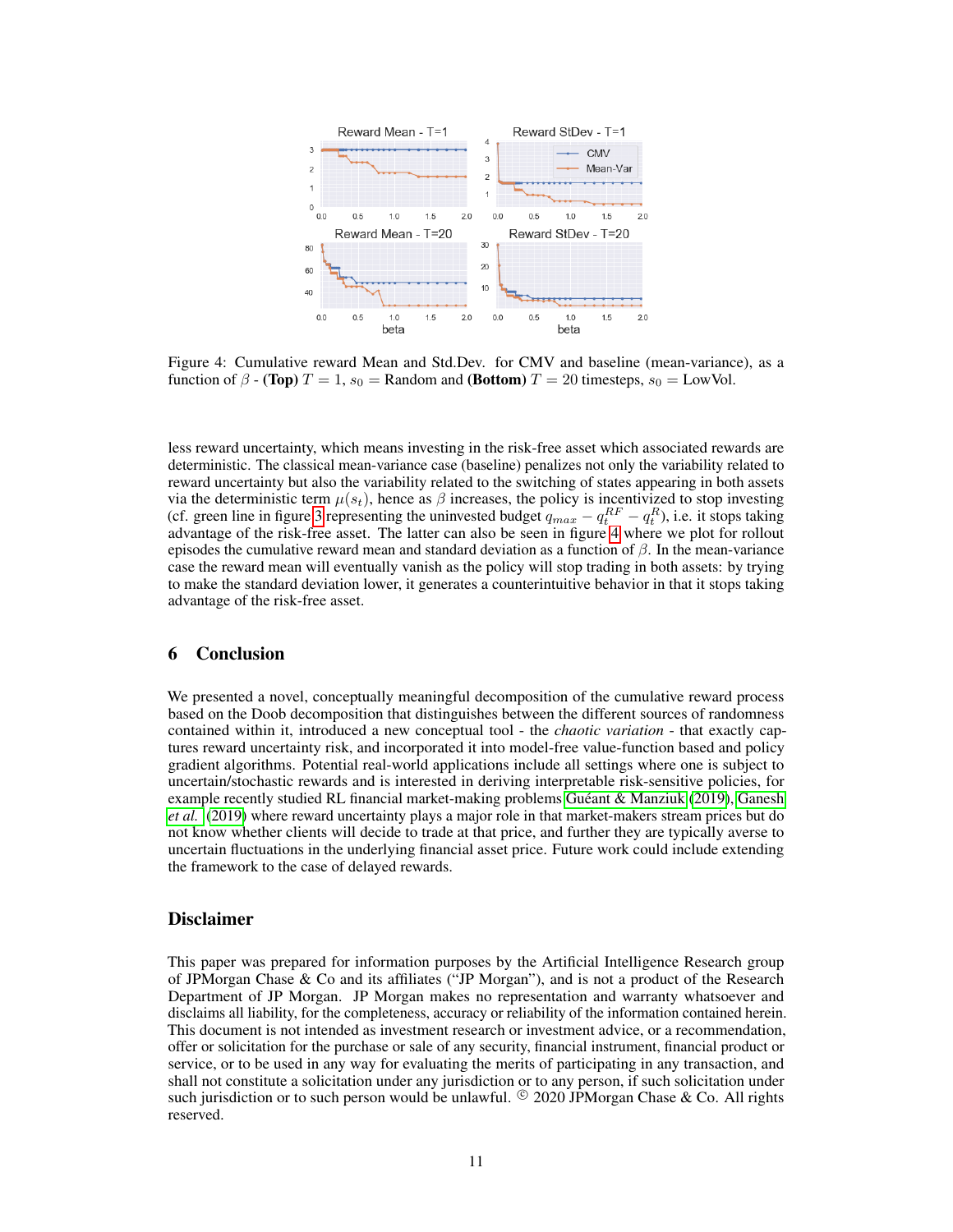# References

- <span id="page-11-11"></span>Bellemare, Marc G, Dabney, Will, & Munos, Rémi. 2017. A Distributional Perspective on Reinforcement Learning. *In: ICML*.
- <span id="page-11-19"></span>Bhatnagar, Shalabh, Sutton, Richard S, Ghavamzadeh, Mohammad, & Lee, Mark. 2009. Natural actor–critic algorithms. *Automatica*, 45(11), 2471–2482.
- <span id="page-11-5"></span>Borkar, Vivek S. 2002. Q-learning for Risk-Sensitive control. *Mathematics of Operations Research*, 27(1), 294–31.
- <span id="page-11-6"></span>Borkar, Vivek S. 2005. An actor-critic algorithm for constrained Markov decision processes. *Systems & Control Letters*, 54(3), 207–213.
- <span id="page-11-7"></span>Borkar, Vivek S. 2010. Learning Algorithms for Risk-Sensitive Control. *Proceedings of the Nineteenth International Symposium on Mathematical Theory of Networks and Systems*, 1327–1332.
- <span id="page-11-1"></span>Chow, Yinlam, Ghavamzadeh, Mohammad, Janson, Lucas, & Pavone, Marco. 2018. Risk-Constrained Reinforcement Learning with Percentile Risk Criteria. *J. Mach. Learn. Res.*, 18(167), 1–51.
- <span id="page-11-17"></span>Dayan, Peter, & Watkins, Christopher. 1992. Technical Note Q-Learning. *Machine Learning*, 8, 279–292.
- <span id="page-11-12"></span>Defourny, Boris, Ernst, Damien, & Wehenkel, Louis. 2008. Risk-Aware Decision Making and Dynamic Programming. *In: NIPS workshop*.
- <span id="page-11-16"></span>Detlefsen, Kai, & Scandolo, Giacomo. 2005. Conditional and dynamic convex risk measures. *Finance Stoch.*, 9(4), 539–561.
- <span id="page-11-21"></span>Ganesh, S., Vadori, N., Xu, M., Zheng, H., Reddy, P., & Veloso, M. 2019. Reinforcement Learning for Market Making in a Multi-agent Dealer Market. *In: NeurIPS Workshop on Robust AI in Financial Services*.
- <span id="page-11-13"></span>Geibel, Peter, & Wysotzki, Fritz. 2005. Risk-sensitive reinforcement learning applied to control under constraints. *J. Artif. Intell. Res.*, 24, 81–108.
- <span id="page-11-20"></span>Guéant, Olivier, & Manziuk, Iuliia. 2019. Deep reinforcement learning for market making in corporate bonds: beating the curse of dimensionality. *arXiv*.
- <span id="page-11-18"></span>Konda, Vijay R., & Tsitsiklis, John. 2004. Convergence rate of linear two-timescale stochastic approximation. *The Annals of Applied Probability*, 14(2), 796–819.
- <span id="page-11-22"></span>Mahadevan, Sridhar. 1996. Average Reward Reinforcement Learning: Foundations, Algorithms, and Empirical Results. *Mach. Learn.*, 22(1-3), 159–195.
- <span id="page-11-2"></span>Mannor, Shie, & Tsitsiklis, John. 2011. Mean-Variance Optimization in Markov Decision Processes. *In: ICML*.
- <span id="page-11-4"></span>Mihatsch, Oliver, & Neuneier, Ralph. 2002. Risk-Sensitive Reinforcement Learning. *Mach. Learn.*, 49(2), 267–290.
- <span id="page-11-9"></span>Morimura, Tetsuro, Sugiyama, Masashi, Kashima, Hisashi, Hachiya, Hirotaka, & Tanaka, Toshiyuki. 2010a. Nonparametric Return Distribution Approximation for Reinforcement Learning. *In: ICML*.
- <span id="page-11-10"></span>Morimura, Tetsuro, Sugiyama, Masashi, & Kashima, Hisashi. 2010b. Parametric Return Density Estimation for Reinforcement Learning. *In: UAI*.
- <span id="page-11-23"></span>Necchi, Pierpaolo. 2016. *Policy Gradient Algorithms for the Asset Allocation Problem*. M.Phil. thesis, Politechnico di Milano.
- <span id="page-11-8"></span>Prashanth, L A, & Fu, Michael. 2018. Risk-Sensitive Reinforcement Learning: A Constrained Optimization Viewpoint. *arXiv*, Oct.
- <span id="page-11-3"></span>Prashanth, L A, & Ghavamzadeh, Mohammad. 2016. Variance-Constrained Actor-Critic Algorithms for Discounted and Average Reward MDPs. *Mach. Learn.*, 105(3), 367–417.
- <span id="page-11-14"></span>Prashanth, L.a., & Ghavamzadeh, Mohammad. 2013. Actor-Critic Algorithms for Risk-Sensitive MDPs. *Advances in Neural Information Processing Systems 26*, 252–260.
- <span id="page-11-0"></span>Shen, Yun, Tobia, Michael J, Sommer, Tobias, & Obermayer, Klaus. 2014. Risk-sensitive Reinforcement Learning. *Neural Computation*, 26(7).
- <span id="page-11-15"></span>Sobel, MJ. 1982. The Variance of discounted Markov Decision Processes. *J. Appl. Probab.*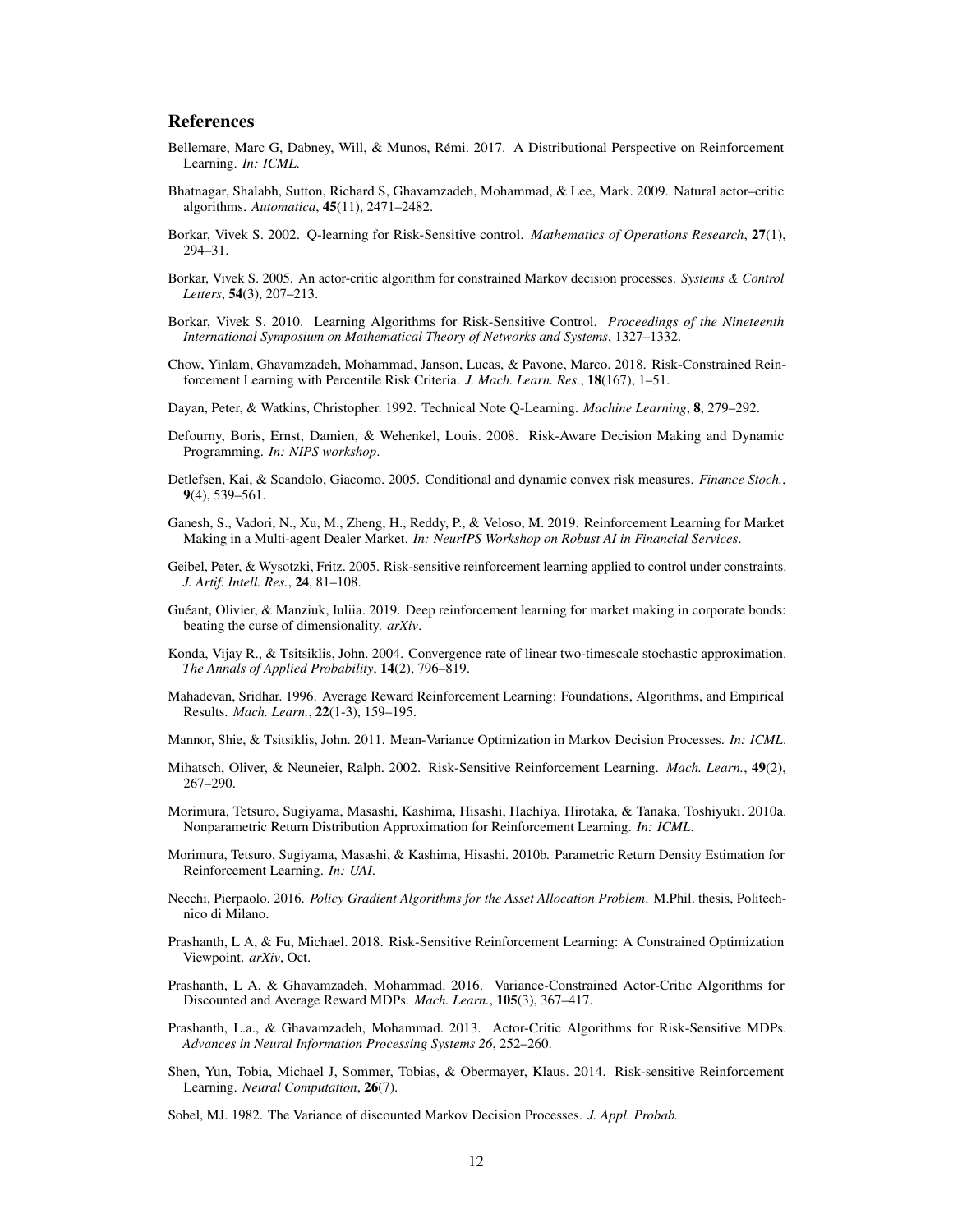- <span id="page-12-3"></span>Tamar, Aviv, Di Castro, Dotan, & Mannor, Shie. 2012. Policy Gradients with Variance Related Risk Criteria. *In: ICML*.
- <span id="page-12-1"></span>Tamar, Aviv, Chow, Yinla, Ghavamzadeh, Mohammad, & Mannor, Shie. 2015. Policy Gradient for Coherent Risk Measures. *In: NIPS*.
- <span id="page-12-2"></span>Tamar, Aviv, Castro, Dotan Di, & Mannor, Shie. 2016. Learning the Variance of the Reward-To-Go. *Journal of Machine Learning Research*, 17(13), 1–36.
- <span id="page-12-0"></span>Tamar, A., Glassner, Y., Manor, S. 2015. Optimizing the CVaR via Sampling. *In: AAAI*.

<span id="page-12-6"></span>Thomas, Philip S. 2014. Bias in Natural Actor-Critic Algorithms. *In: ICML*.

<span id="page-12-4"></span>Vadori, N., & Swishchuk, A. 2015. Strong Law of Large Numbers and Central Limit Theorems for Functionals of Inhomogeneous Semi-Markov Processes. *Stochastic Analysis and Applications*, 33(2), 213–243.

#### A Background

#### A.1 Central limit theorem for Markov chain functionals (section 1 - Introduction)

Assume for simplicity that the state space S is finite, and let  $R_\pi(s_t, s_{t+1}) := R(s_t, \pi(s_t), s_{t+1})$  the reward obtained at time  $t+1$  associated to the deterministic policy  $\pi$ , so that  $R_{\pi}$  is a function of  $s_t$  and  $s_{t+1}$  only, and  $(s_t)$  is a Markov chain satisfying  $\mathbb{P}[s_{t+1} = s' | s_t = s] = P(s, \pi(s), s') =: P_\pi(s, s').$ The central limit theorem for Markov chain functionals [\(Vadori & Swishchuk](#page-12-4) [\(2015\)](#page-12-4), theorem 3.17) states that the limit in distribution as  $n \to +\infty$  of:

$$
\sqrt{n}\left(\frac{1}{n}\sum_{t=0}^{n}R_{\pi}(s_t,s_{t+1})-\sum_{x,y\in\mathbb{S}}d_{\pi}(x)P_{\pi}(x,y)R_{\pi}(x,y)\right)
$$

is normal with mean zero and variance  $\sigma_{deter.}^2 + \sigma_{chaotic}^2$ , where  $d_{\pi}$  is the stationary distribution of the Markov chain of transition kernel  $P_{\pi}$ . Equivalently, the latter limit is equal in distribution to the sum of two independent normal random variables of respective variances  $\sigma_{deter.}^2$  and  $\sigma_{chaotic}^2$ , which are given by the following expressions:

$$
\sigma_{chaotic}^2 = \sum_{x \in \mathbb{S}} d_{\pi}(x) P_{\pi}^{var} R_{\pi}(x, \cdot)(x), \quad \sigma_{deter.}^2 = \sum_{x \in \mathbb{S}} d_{\pi}(x) P_{\pi}^{var} f_{Poisson}(x)
$$

Denoting the conditional expected reward  $\mu_{\pi}(x)$  :=  $\mathbb{E}[R_{\pi}(s_t, s_{t+1})|s_t = x] =$  $\sum_{y \in S} R_{\pi}(x, y) P_{\pi}(x, y)$ , we see below that  $\sigma_{deter.}^2$  only depends on the rewards via the deterministic term  $\mu_{\pi}(x)$ , whereas  $\sigma_{chaotic}^2$  additionally depends on the term  $\mathbb{E}[R_{\pi}(s_t, s_{t+1})^2|s_t = x]$  which quantifies reward stochasticity/uncertainty. Indeed, the variance operators  $P_{\pi}^{var}$  act as follows:

$$
P_{\pi}^{var} R_{\pi}(x, \cdot)(x) = \sum_{y \in \mathbb{S}} R_{\pi}^{2}(x, y) P_{\pi}(x, y) - \mu_{\pi}(x)^{2}
$$

and:

$$
P_\pi^{var} f_{Poisson}(x) = \sum_{y\in \mathbb{S}} f^2_{Poisson}(y) P_\pi(x,y) - (\sum_{y\in \mathbb{S}} f_{Poisson}(y) P_\pi(x,y))^2
$$

where the function  $f_{Poisson}$  is the solution of the Poisson equation:

$$
\sum_{y \in \mathbb{S}} f_{Poisson}(y) P_{\pi}(x, y) - f_{Poisson}(x) = \sum_{x' \in \mathbb{S}} d_{\pi}(x') \mu_{\pi}(x') - \mu_{\pi}(x)
$$

#### <span id="page-12-5"></span>A.2 Doob decomposition of a stochastic process

Let X a discrete-time process on a probability space  $(\Omega, \mathcal{F}, \mathbb{P})$  such that (i)  $\mathbb{E}[|X_n|] < \infty$  for all n, and (ii) X is adapted to the filtration  $\mathbb{F} := (\mathcal{F}_n)_{n \geq 0}$ , i.e.  $X_n$  is  $\mathcal{F}_n$ -measurable for all n. Then, there exists an integrable martingale M, and an integrable predictable process A, such that  $A_0 = M_0 = 0$ and  $X_n = X_0 + A_n + M_n$  for all n. This decomposition is almost surely unique. Here, we remind that A being predictable means that  $A_n$  is  $\mathcal{F}_{n-1}$ -measurable for all n (i.e. it is known one timestep before), and M martingale means that  $M_n$  is  $\mathcal{F}_n$ -measurable and  $\mathbb{E}[M_{n+1} - M_n | \mathcal{F}_n] = 0$ . Further,  $A$  and  $M$  are given by:

$$
A_n = \sum_{k=1}^n \mathbb{E}[X_k | \mathcal{F}_{k-1}] - X_{k-1}, \quad M_n = \sum_{k=1}^n X_k - \mathbb{E}[X_k | \mathcal{F}_{k-1}]
$$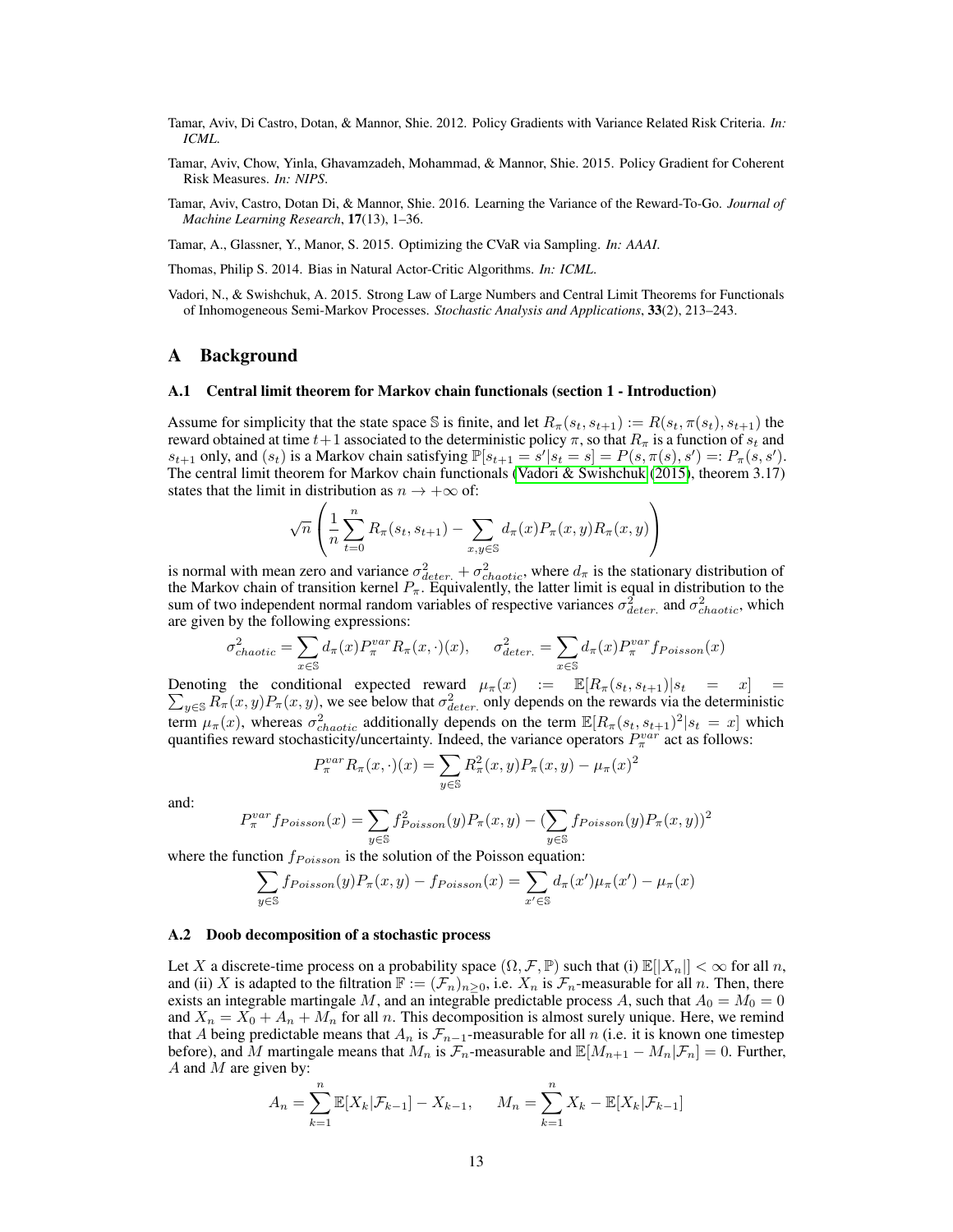#### A.3 Conditional risk measures

We remind here the definition of a conditional risk measure associated to a sigma-algebra  $G$ , according to [Detlefsen & Scandolo](#page-11-16) [\(2005\)](#page-11-16). Let  $L^{\infty}$ ,  $L^{\infty}_G$  the set of resp. bounded random variables and bounded, G-measurable random variables. A conditional risk measure  $\rho$  associated to a sigma-algebra  $\mathcal G$  is a map  $L^{\infty} \to L^{\infty}_{\mathcal{G}}$  such that:

- (Normalization)  $\rho(0) = 0$ .
- (Conditional Translation Invariance) For any  $X \in L^{\infty}$ ,  $Z \in L^{\infty}_\mathcal{G}$  we have  $\rho(X + Z) =$  $\rho(X) - Z.$
- (Monotonicity) For any  $X, Y \in L^{\infty}$ , if  $X \leq Y$  with probability 1, then  $\rho(X) \geq \rho(Y)$  with probability 1.

# B Proofs

### B.1 Proof of theorem 1

Define the process  $Y_n = \mathcal{R}_{n+t,t} - \mathbb{E}_{\pi}[\mathcal{R}_{n+t,t}|s_t]$  for  $n \ge 1$  and  $Y_0 := 0$ , where we remind that:

$$
\mathcal{R}_{n,t}:=\sum_{t'=t}^{(n-1)\vee t}\gamma^{t'-t}R_{t'+1}
$$

The process  $Y_n$  is adapted to the filtration generated by the sigma-algebras  $\mathcal{G}_n := \mathcal{F}_{n+t}$ , since by definition  $\mathcal{F}_n := \sigma(s_k, a_k, h_k, k \leq n)$ . Hence, we can apply the Doob decomposition (cf. section [A.2\)](#page-12-5), and we get the following decomposition of the process  $Y_n$  up to unicity  $\mathbb{P}_{\pi}$ −a.s., for  $n \geq 0$ :

$$
Y_n = Y_0 + Y_n^{pred} + Y_n^{chaos}
$$

where  $Y_n^{pred}$ ,  $Y_n^{chaos}$  are respectively a predictable process and a martingale with respect to the filtration  $(G_n)_{n\geq 0}$ , satisfying  $Y_0^{pred} = Y_0^{chaos} = 0$ , and are given by, for  $n \geq 0$  (with the usual convention that  $\sum_{k=1}^{0}(\cdot) := 0$ :

$$
Y_n^{pred} = \sum_{k=1}^n (\mathbb{E}_{\pi}[Y_k|\mathcal{G}_{k-1}] - Y_{k-1}), \quad Y_n^{chaos} = \sum_{k=1}^n (Y_k - \mathbb{E}_{\pi}[Y_k|\mathcal{G}_{k-1}])
$$

We have  $Y_0 = 0$  and if  $k \geq 2$ :

$$
\mathbb{E}_{\pi}[Y_{k}|\mathcal{G}_{k-1}] - Y_{k-1} = \mathbb{E}_{\pi}[\mathcal{R}_{k+t,t} - \mathcal{R}_{k+t-1,t}|\mathcal{F}_{k+t-1}] - \mathbb{E}_{\pi}[\mathcal{R}_{k+t,t} - \mathcal{R}_{k+t-1,t}|s_{t}]
$$
  
=  $\gamma^{k-1}(\mathbb{E}_{\pi}[R_{k+t}|\mathcal{F}_{k+t-1}] - \mathbb{E}_{\pi}[R_{k+t}|s_{t}])$ 

If  $k = 1$  we get:

$$
\mathbb{E}_{\pi}[Y_k|\mathcal{G}_{k-1}] - Y_{k-1} = \mathbb{E}_{\pi}[Y_1|\mathcal{G}_0] = \mathbb{E}_{\pi}[R_{t+1}|\mathcal{F}_t] - \mathbb{E}_{\pi}[R_{t+1}|s_t]
$$

Overall, this gives for  $n \geq 1$ :

$$
Y_n^{pred} = \sum_{k=1}^n \gamma^{k-1} (\mathbb{E}_{\pi}[R_{k+t}|\mathcal{F}_{k+t-1}] - \mathbb{E}_{\pi}[R_{k+t}|s_t]) = \sum_{k=t}^{n-1+t} \gamma^{k-t} (\mathbb{E}_{\pi}[R_{k+1}|\mathcal{F}_k] - \mathbb{E}_{\pi}[R_{k+1}|s_t])
$$

Now, we claim that  $\mathbb{E}_{\pi}[R_{k+1}|\mathcal{F}_k] = \overline{R}(s_k, a_k)$ . Indeed, by assumption 1 and since by definition  $\mathcal{F}_n := \sigma(s_k, a_k, h_k, k \leq n)$ , we get:

$$
\mathbb{E}_{\pi}[R_{k+1}|\mathcal{F}_k] = \mathbb{E}_{\pi}[R_{k+1}|s_m, a_m, h_m : m \leq k]
$$

$$
= \int_{\mathbb{S}} \int_{\mathbb{H}} R(s_k, a_k, s', h') H(s_k, a_k, s', dh') P(s_k, a_k, ds') = \mathbb{E}[R_{k+1}|s_k, a_k] = \overline{R}(s_k, a_k)
$$
  
 yields for  $n > 1$ :

This yields for  $n \geq 1$ :

$$
Y_n^{pred} = \sum_{k=t}^{n-1+t} \gamma^{k-t} (\overline{R}(s_k, a_k) - \mathbb{E}_{\pi}[R_{k+1}|s_t]) = \mathcal{R}_{n+t,t}^{\pi, pred}
$$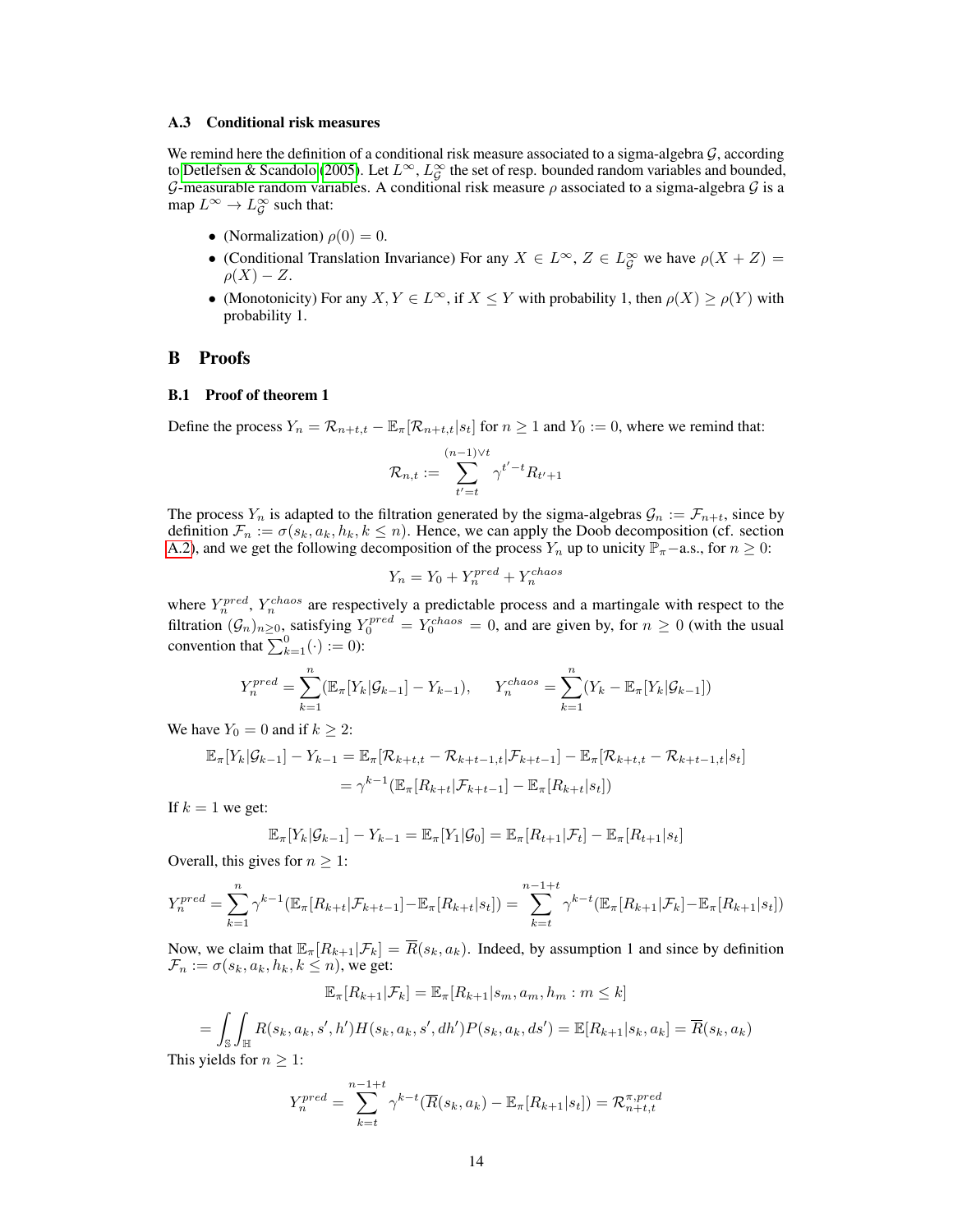Similarly for  $n > 1$ :

$$
Y_n^{chaos} = \sum_{k=t}^{n-1+t} \gamma^{k-t} (R_{k+1} - \overline{R}(s_k, a_k)) = \mathcal{R}_{n+t,t}^{chaos}
$$

Since  $Y_n^{pred}$ ,  $Y_n^{chaos}$  are respectively a predictable process and a martingale with respect to the filtration  $(\mathcal{G}_n)_{n\geq 0}$  by the Doob decomposition, and by definition  $\mathcal{G}_n := \mathcal{F}_{n+t}$ , we get that  $\mathcal{R}_{n,t}^{\pi, pred}$ ,  $\mathcal{R}^{chaos}_{n,t}$  are respectively a predictable process and a martingale with respect to the filtration  $\mathcal{F}_n$ , for  $n \geq t+1$ , and satisfy:

$$
\mathcal{R}_{n,t} - \mathbb{E}_{\pi}[\mathcal{R}_{n,t} | s_t] = Y_{n-t} = Y_{n-t}^{pred} + Y_{n-t}^{chaos} = \mathcal{R}_{n,t}^{\pi,pred} + \mathcal{R}_{n,t}^{chaos}
$$

### B.2 Proof of proposition 1

We have the Taylor expansion:

$$
e^{-\beta \mathcal{R}_t^{chaos}} = 1 - \beta \mathcal{R}_t^{chaos} + \frac{\beta^2}{2} (\mathcal{R}_t^{chaos})^2 + o(\beta^2)
$$

We remind that the quadratic variation  $\langle M_n \rangle$  of a discrete-time, square-integrable martingale M adapted to a filtration  $(\mathcal{F}_n)_{n\geq 0}$  satisfies  $\mathbb{E}[\langle M_n \rangle] = \mathbb{E}[M_n^2]$  and is given by:

$$
\langle M_n \rangle = \sum_{k=1}^n \mathbb{E}[(M_k - M_{k-1})^2 | \mathcal{F}_{k-1}]
$$

By theorem 1, the process  $\mathcal{R}_{n,t}^{chaos}$  is a mean zero martingale, hence  $\mathbb{E}_{\pi}[\mathcal{R}_t^{chaos}|s_t] = 0$  by the dominated convergence theorem and the process  $Z_n := (\mathcal{R}_{n,t}^{chaos})^2 - \langle \mathcal{R}_{n,t}^{chaos} \rangle$  is a mean zero martingale, where  $\langle \mathcal{R}_{n,t}^{chaos} \rangle$  is the predictable quadratic variation of the martingale  $\mathcal{R}_{n,t}^{chaos}$ , given by:

$$
\langle \mathcal{R}_{n,t}^{chaos} \rangle = \sum_{t'=t}^{(n-1)\vee t} \gamma^{2(t'-t)} \mathbb{E}[(R_{t'+1} - \overline{R}(s_{t'}, a_{t'}))^2 | s_{t'}, a_{t'}]
$$

This yields  $\mathbb{E}_{\pi}[Z_{\infty}|s_t] = \mathbb{E}_{\pi}[Z_0|s_t] = 0$ , that is:

$$
\mathbb{E}_{\pi}[(\mathcal{R}_t^{chaos})^2|s_t] = \mathbb{E}_{\pi}[\langle \mathcal{R}_t^{chaos} \rangle |s_t]
$$

All terms put together we get:

$$
\rho_{s_t}^{\beta,\pi}(\mathcal{R}_t^{chaos}) = \beta^{-1} \ln \left( 1 + \frac{\beta^2}{2} \mathbb{E}_{\pi} [\langle \mathcal{R}_t^{chaos} \rangle | s_t] + o(\beta^2) \right) = \frac{\beta}{2} \mathbb{E}_{\pi} [\langle \mathcal{R}_t^{chaos} \rangle | s_t] + o(\beta)
$$

We now proceed to proving that:

$$
\mathcal{C}_{\boldsymbol{\rho}^{\boldsymbol{\beta},\boldsymbol{\pi}}}[\mathcal{R}_t](s_t) \leq \beta^{-1} \ln \sqrt{\mathbb{E}_{\boldsymbol{\pi}}[e^{2\beta^2} \langle \mathcal{R}_t^{chaos} \rangle | s_t]}
$$

Since the logarithm function is increasing, it is sufficient to prove that  $\mathbb{E}_{\pi}[e^{-\beta \mathcal{R}_t^{chaos}}|s_t] \leq$  $\sqrt{\mathbb{E}_{\pi}[e^{2\beta^2 \langle \mathcal{R}_t^{chaos} \rangle | s_t]}$ . Since  $-\beta \mathcal{R}_{n,t}^{chaos}$  is a (bounded) martingale, we get that  $Y_n :=$  $\exp(-2\beta\mathcal{R}^{chaos}_{n,t}-2\beta^2\left\langle \mathcal{R}^{chaos}_{n,t}\right\rangle)$  is a martingale, namely the exponential martingale associated to  $-2\beta \mathcal{R}_{n,t}^{chaos}$ . We then have:

$$
e^{-\beta \mathcal{R}_{n,t}^{chaos}}=e^{-\beta \mathcal{R}_{n,t}^{chaos}-\beta^2\left\langle \mathcal{R}_{n,t}^{chaos}\right\rangle }e^{\beta^2\left\langle \mathcal{R}_{n,t}^{chaos}\right\rangle }
$$

By Hölder's inequality and taking the limit as  $n \to \infty$  (using the dominated convergence theorem), we get:

$$
\mathbb{E}_{\pi}[e^{-\beta \mathcal{R}_t^{chaos}}|s_t] \leq \sqrt{\mathbb{E}_{\pi}[\underbrace{e^{-2\beta \mathcal{R}_t^{chaos}-2\beta^2} \langle \mathcal{R}_t^{chaos}}_{Y_{\infty}}|s_t]} \sqrt{\mathbb{E}_{\pi}[e^{2\beta^2} \langle \mathcal{R}_t^{chaos}\rangle|s_t]}
$$

Since  $Y_n$  is a martingale,  $\mathbb{E}_{\pi}[Y_{\infty}|s_t] = \mathbb{E}_{\pi}[Y_0|s_t] = 1$ , which gives the result.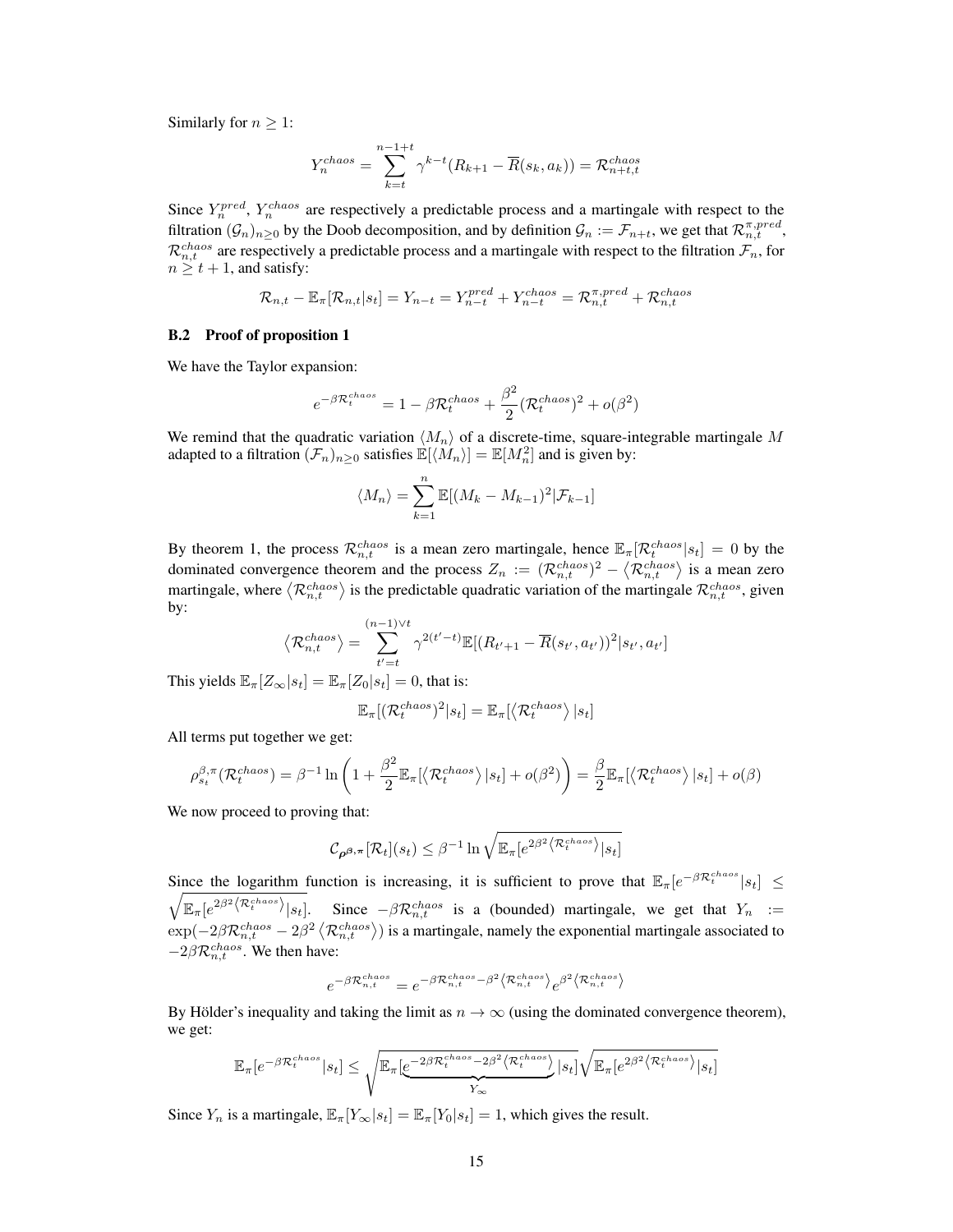### B.3 Proof of convergence of Chaotic Mean-Variance Q-Learning algorithm of theorem 3.

By theorem 2 we have:

$$
Q_{\pi}^{\mathbb{V}(\beta)}(s_t, a_t) = \mathbb{E}[\frac{\beta}{2}(R_{t+1} - \overline{R}(s_t, a_t))^2 + V_{\pi}^{\mathbb{V}(\beta)}(s_{t+1})|s_t, a_t]
$$

We also have the classical Bellman equation:

$$
Q_{\pi}(s_t, a_t) = \mathbb{E}[R_{t+1} + V_{\pi}(s_{t+1}) | s_t, a_t]
$$

Hence  $Q_{\pi}^{\beta}(s_t, a_t) := Q_{\pi}(s_t, a_t) - Q_{\pi}^{\mathbb{V}(\beta)}(s_t, a_t)$  (and its associated value function  $V_{\pi}^{\beta}$ ) satisfies the classical Bellman equation with modified rewards  $R^{\beta}$ :

$$
Q_{\pi}^{\beta}(s_t, a_t) = \mathbb{E}[R_{t+1}^{\beta} + V_{\pi}^{\beta}(s_{t+1})|s_t, a_t]
$$

where:

$$
R_{t+1}^{\beta} := R_{t+1} - \frac{\beta}{2} (R_{t+1} - \overline{R}(s_t, a_t))^2
$$

By assumption of the theorem,  $\sum_{k=1}^{\infty} \alpha_{n_k(s,a)} = +\infty$ , hence the  $k^{th}$  visit index to  $(s, a)$   $n_k(s, a) \rightarrow$  $+\infty$  as  $k \to +\infty$  and so every state-action pair is visited infinitely often. As a consequence we get that  $N_t(s, a) \to +\infty$  as  $t \to +\infty$  with probability 1 and by the strong law of large numbers,  $\overline{R}_t(s, a) \to \overline{R}(s, a)$  as  $t \to +\infty$  with probability 1. This guaranties in the proof of [Dayan & Watkins](#page-11-17) [\(1992\)](#page-11-17) that in step B.3 of Lemma B (*Rewards and transition probabilities converge with probability 1*), using their notations, the expected rewards  $\mathcal{R}_s^{(t)}(a)$  of the so-called action-replay process (ARP) tend as  $t \to +\infty$  to the expected rewards  $\mathbb{E}[R_{t+1}^{\beta}|s_t = s, a_t = a]$  of the real process. The rest of the convergence proof of [Dayan & Watkins](#page-11-17) [\(1992\)](#page-11-17) goes through the same way. Note that in the latter reference, the proof is given in the discounted reward case with  $\gamma$  < 1, but their section 4 "Discussions and Conclusions" discusses the proof extension to the episodic case with  $\gamma = 1$ .

#### <span id="page-15-0"></span>B.4 Proof of proposition 2

We have by definition:

$$
Q_{\pi_{\theta}}^{\mathbb{V}(\beta)}(s, a) = \frac{\beta}{2} \mathbb{E}_{\pi_{\theta}}[\langle \mathcal{R}_0^{chaos} \rangle | s_0 = s, a_0 = a]
$$

and  $V_{\pi_{\theta}}^{\mathbb{V}(\beta)}$  the associated value function, as in definition 4. We have the below equality, which proof is very similar to that [Prashanth & Ghavamzadeh](#page-11-3) [\(2016\)](#page-11-3) (lemma 1). We postpone it at the end of the present proof for reader's convenience:

$$
\nabla_{\theta} V_{\pi_{\theta}}^{\mathbb{V}(\beta)}(s_0) = \mathbb{E}_{(S,A) \sim d_{\gamma^2}^{\theta}(s_0)}[\nabla \ln \pi_{\theta}(A|S) Q_{\pi_{\theta}}^{\mathbb{V}(\beta)}(S,A)]
$$

where  $d_{\gamma^2}^{\theta}(s_0, s, a) := \pi_{\theta}(a|s) \sum_{t=0}^{\infty} \gamma^{2t} \mathbb{P}_{\pi_{\theta}}[s_t = s|s_0]$  is the action-state  $\gamma^2$ -discounted visiting distribution. Similarly we have, with  $\overline{R}$  replaced by  $\widehat{R}$ :

$$
\nabla_{\theta} V_{\pi_{\theta},\psi}^{\mathbb{V}(\beta)}(s_0) = \mathbb{E}_{(S,A)\sim d_{\gamma^2}^{\theta}(s_0)}[\nabla \ln \pi_{\theta}(A|S)Q_{\pi_{\theta},\psi}^{\mathbb{V}(\beta)}(S,A)]
$$

where:

$$
Q_{\pi_{\theta},\psi}^{\mathbb{V}(\beta)}(s,a) := \frac{\beta}{2} \mathbb{E}_{\pi_{\theta}}[\langle \mathcal{R}_{0,\psi}^{chaos} \rangle | s_0 = s, a_0 = a]
$$

$$
\langle \mathcal{R}_{0,\psi}^{chaos} \rangle = \sum_{t=0}^{\infty} \gamma^{2t} \mathbb{E}[(R_{t+1} - \widehat{R}_{\psi}(s_t, a_t))^2 | s_t, a_t]
$$

By definition we have:

$$
\langle \mathcal{R}_{0,\psi}^{chaos} \rangle - \langle \mathcal{R}_{0}^{chaos} \rangle = \sum_{t=0}^{\infty} \gamma^{2t} (\widehat{R}_{\psi}(s_t, a_t) - \overline{R}(s_t, a_t)) \mathbb{E}[\widehat{R}_{\psi}(s_t, a_t) + \overline{R}(s_t, a_t) - 2R_{t+1}|s_t, a_t]
$$

But:

$$
\mathbb{E}[\widehat{R}_\psi(s_t,a_t)+\overline{R}(s_t,a_t)-2R_{t+1}|s_t,a_t]=\widehat{R}_\psi(s_t,a_t)+\overline{R}(s_t,a_t)-2\overline{R}(s_t,a_t)=\widehat{R}_\psi(s_t,a_t)-\overline{R}(s_t,a_t)
$$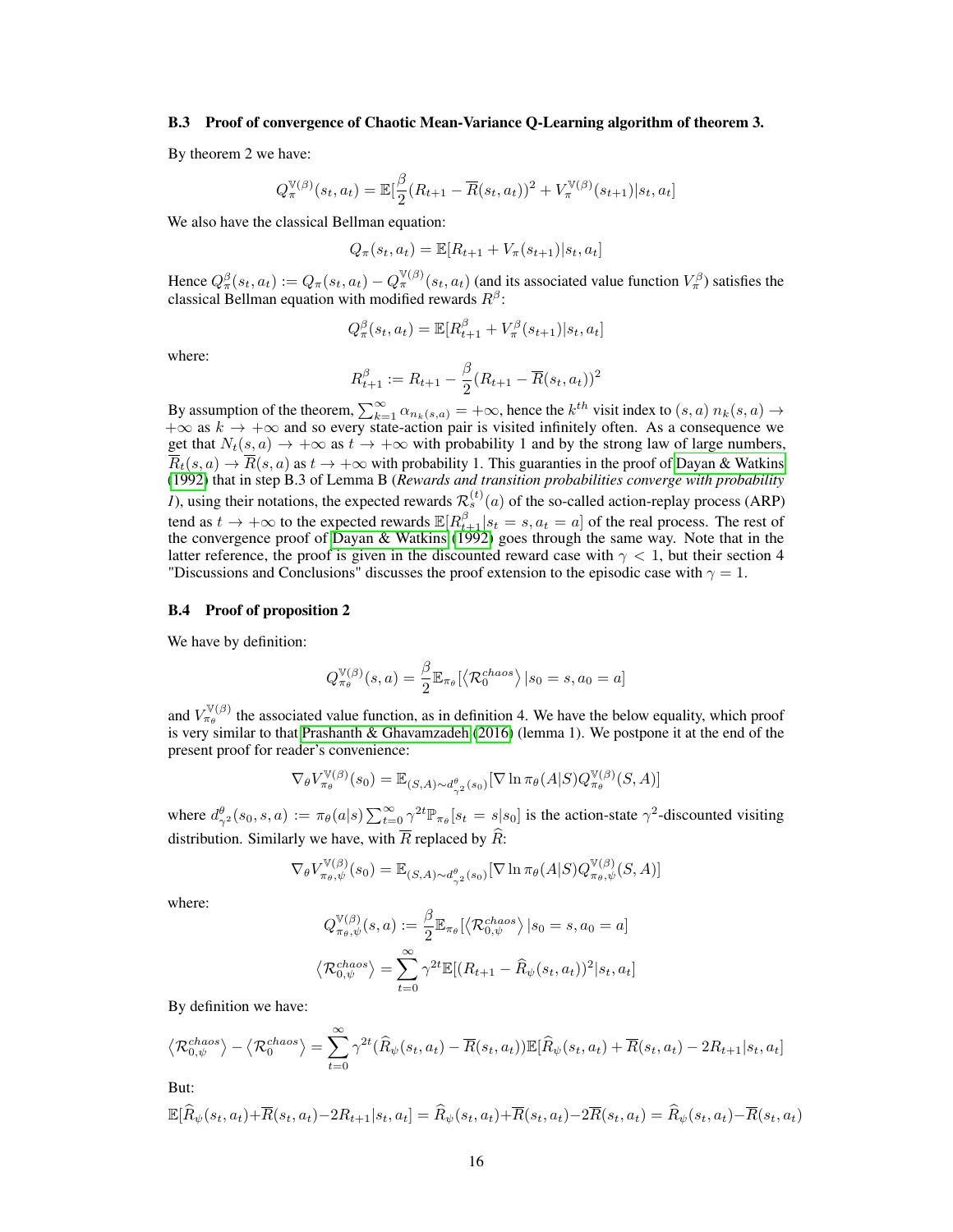Hence:

$$
\left\langle \mathcal{R}_{0,\psi}^{chaos}\right\rangle - \left\langle \mathcal{R}_{0}^{chaos}\right\rangle = \sum_{t=0}^{\infty} \gamma^{2t} (\widehat{R}_{\psi}(s_t,a_t) - \overline{R}(s_t,a_t))^2
$$

which shows that:

$$
B^{\theta}_{\psi}(s_0) = \frac{\beta}{2} \mathbb{E}_{(S,A) \sim d^{\theta}_{\gamma^2}(s_0)}[\nabla \ln \pi_{\theta}(A|S) b^{\psi}_{\pi_{\theta}}(S,A)]
$$

with:

$$
b_{\pi_{\theta}}^{\psi}(s, a) := \mathbb{E}_{\pi_{\theta}} \left[ \sum_{t=0}^{\infty} \gamma^{2t} (\widehat{R}_{\psi}(s_t, a_t) - \overline{R}(s_t, a_t))^2 | s_0 = s, a_0 = a \right]
$$

Finally, we prove as claimed earlier that:

$$
\nabla_{\theta} V_{\pi_{\theta}}^{\mathbb{V}(\beta)}(s_0) = \mathbb{E}_{(S,A) \sim d_{\gamma^2}^{\theta}(s_0)}[\nabla \ln \pi_{\theta}(A|S) Q_{\pi_{\theta}}^{\mathbb{V}(\beta)}(S,A)]
$$

The proof is very similar to that of [Prashanth & Ghavamzadeh](#page-11-3) [\(2016\)](#page-11-3) (lemma 1). We first use Bellman equation for  $Q_{\pi,\theta}^{\mathbb{V}(\beta)}$  (theorem 2):

$$
Q_{\pi_{\theta}}^{\mathbb{V}(\beta)}(s_t, a_t) = \mathbb{E}[\frac{\beta}{2}(R_{t+1} - \overline{R}(s_t, a_t))^2 + \gamma^2 V_{\pi_{\theta}}^{\mathbb{V}(\beta)}(s_{t+1})|s_t, a_t]
$$

hence taking the gradient:

$$
\nabla_{\theta} Q_{\pi_{\theta}}^{\mathbb{V}(\beta)}(s_t, a_t) = \gamma^2 \mathbb{E}[\nabla_{\theta} V_{\pi_{\theta}}^{\mathbb{V}(\beta)}(s_{t+1}) | s_t, a_t] = \gamma^2 \int_{\mathbb{S}} \nabla_{\theta} V_{\pi_{\theta}}^{\mathbb{V}(\beta)}(s') P(s_t, a_t, s') ds'
$$

On the other hand by definition of the value function:

$$
\nabla_{\theta} V_{\pi_{\theta}}^{\mathbb{V}(\beta)}(s_{t}) = \nabla_{\theta} \int_{\mathbb{A}} \pi_{\theta}(a|s_{t}) Q_{\pi_{\theta}}^{\mathbb{V}(\beta)}(s_{t}, a) da = \int_{\mathbb{A}} \nabla_{\theta} \pi_{\theta}(a|s_{t}) Q_{\pi_{\theta}}^{\mathbb{V}(\beta)}(s_{t}, a) da + \int_{\mathbb{A}} \pi_{\theta}(a|s_{t}) \nabla_{\theta} Q_{\pi_{\theta}}^{\mathbb{V}(\beta)}(s_{t}, a) da
$$

Plugging in the expression obtained for  $\nabla_{\theta} Q_{\pi_{\theta}}^{\mathbb{V}(\beta)}(s_t, a_t)$  we get:

$$
\nabla_{\theta} V_{\pi_{\theta}}^{\mathbb{V}(\beta)}(s_t) = \int_{\mathbb{A}} \left[ \nabla_{\theta} \pi_{\theta}(a|s_t) Q_{\pi_{\theta}}^{\mathbb{V}(\beta)}(s_t, a) + \gamma^2 \pi_{\theta}(a|s_t) \int_{\mathbb{S}} \nabla_{\theta} V_{\pi_{\theta}}^{\mathbb{V}(\beta)}(s') P(s_t, a, s') ds' \right] da
$$

After unrolling  $\nabla_{\theta} V_{\pi_{\theta}}^{\mathbb{V}(\beta)}(s')$  infinitely many times we get:

$$
\nabla_{\theta} V_{\pi_{\theta}}^{\mathbb{V}(\beta)}(s_t) = \int_{\mathbb{A}} \int_{\mathbb{S}} \sum_{t'=t}^{\infty} \gamma^{2(t'-t)} \mathbb{P}_{\theta}[s_{t'} = s | s_t] \nabla_{\theta} \pi_{\theta}(a|s) Q_{\pi_{\theta}}^{\mathbb{V}(\beta)}(s, a) ds da
$$

Since  $\nabla_{\theta} \pi_{\theta}(a|s) = \pi_{\theta}(a|s) \nabla_{\theta} \ln \pi_{\theta}(a|s)$ , and using the definition of  $d^{\theta}_{\gamma^2}(s_t, s, a)$ , we get that  $\nabla_{\theta} V_{\pi_{\theta}}^{\mathbb{V}(\beta)}(s_t)$  is equal to:

$$
\int_{\mathbb{A}} \int_{\mathbb{S}} \nabla_{\theta} \ln \pi_{\theta}(a|s) Q^{\mathbb{V}(\beta)}_{\pi_{\theta}}(s, a) d^{\theta}_{\gamma^2}(s_t, s, a) ds da
$$

which completes the proof.

# C Toy example of section 1.2: generalization and quantitative results

We slightly generalize the example in section 1.2 by considering the case where there are  $N$  states, 2 actions, and at each state transition the probability to reach another state is given by  $P(s_{t+1} =$  $n|s_t, a_t) = P(s_0 = n) = p_n \in [0, 1]$  such that  $\sum_{n=1}^{N} p_n = 1$  and the reward are as follows:

- if action 1 is chosen, the reward received at  $t + 1$  if  $s_t = n$  is the constant  $\mu_n \in \mathbb{R}$ .
- if action 2 is chosen, the reward received at  $t + 1$  if  $s_t = n$  is  $\mu_n + \kappa_n + \sigma_n h_{t+1}$ , where  $(h_t)$  are zero mean and unit variance i.i.d. and  $\kappa_n, \sigma_n \in \mathbb{R}$ .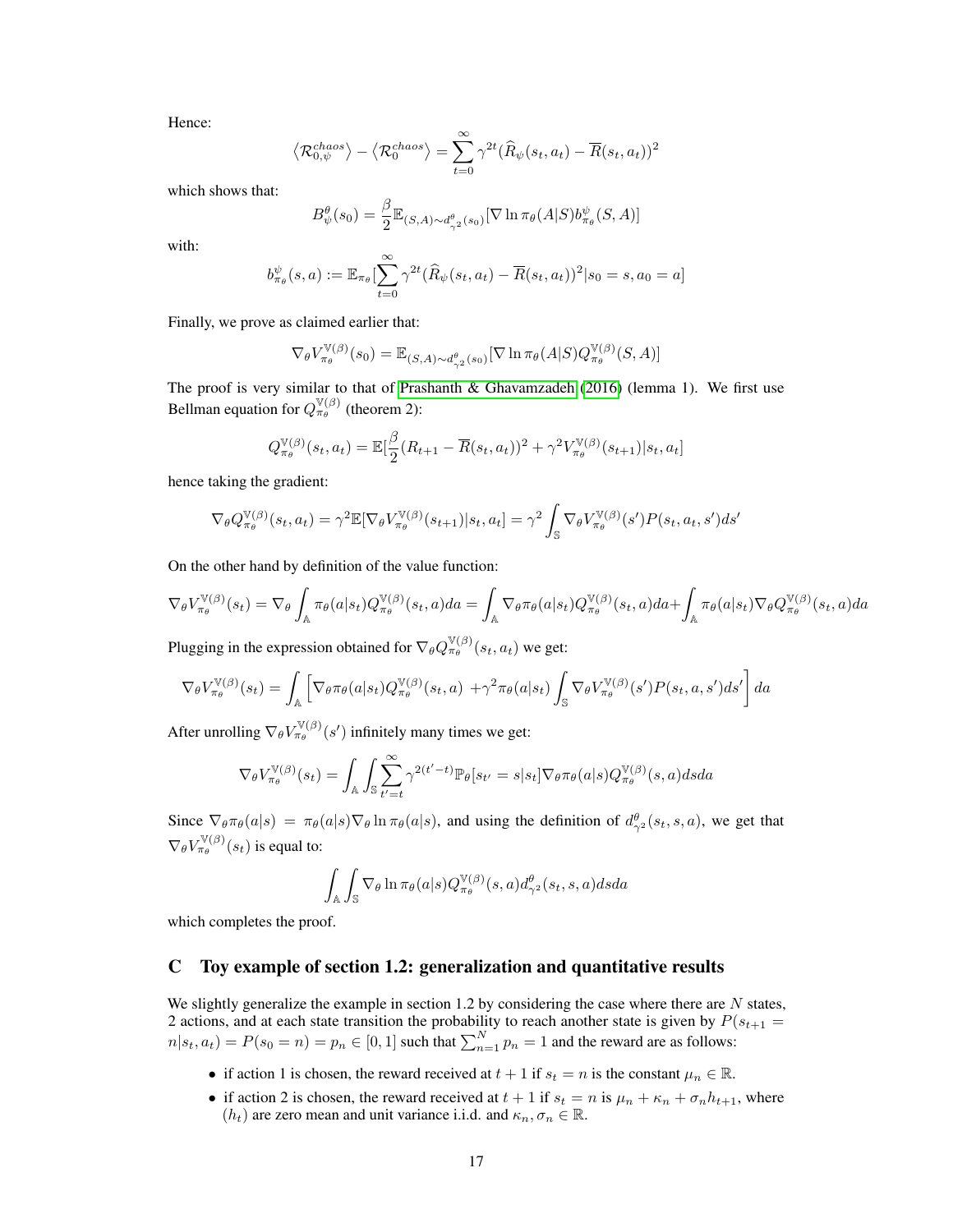Hence the reward has the compact formulation:

$$
R(s_t = n, a_t, s_{t+1}, h_{t+1}) = \mu_n + (\kappa_n + \sigma_n h_{t+1}) \mathbb{1}_{\{a_t = 2\}}
$$

where we denote the indicator function by  $1_{\{.\}}$ . The below example [1](#page-17-0) formulates quantitatively the informal discussion in section 1.2 by showing that, using cumulative reward variance as a measure of risk and provided the noise is small enough, a policy that leaves the agent with a truly risky component  $h_t$  (i.e. that can hit any arbitrarily low value with positive probability) may be established as less risky than a policy that doesn't, hence that "true risk" fails to be captured using this standard criterion.

<span id="page-17-0"></span>Example 1. *(Risk fails to be captured using cumulative reward variance as a measure of risk). Let us consider the regime-switching example described above, denote* V *the variance operator and introduce the classical variance penalty*  $v_{\pi}(\mathcal{R}_0)$  *(variance of the sum is equal to the sum of variances in this specific example as the rewards*  $R_t$  *are independent*):

$$
v_{\pi}(\mathcal{R}_0) := \mathbb{V}_{\pi} \left[ \sum_{t=1}^{T} R_t \right] = \sum_{t=1}^{T} \mathbb{V}_{\pi}[R_t]
$$

*If*  $\sum_{n=1}^{N} p_n \kappa_n = 0$  and  $\pi_i$  is the policy that always selects action i, we get:

$$
v_{\pi_2}(\mathcal{R}_0) - v_{\pi_1}(\mathcal{R}_0) = T \sum_{n=1}^{N} p_n \left( \kappa_n^2 + 2\mu_n \kappa_n + \sigma_n^2 \right)
$$

*In particular,*  $v_{\pi_2}(\mathcal{R}_0) - v_{\pi_1}(\mathcal{R}_0)$  can be negative. For example if  $N = 2$ ,  $p_n = 0.5$ ,  $\mu_2 = \mu_1 + \delta$ ,  $\kappa_2 = -\delta \epsilon = -\kappa_1$ , then:  $v_{\pi_2}(\mathcal{R}_0) - v_{\pi_1}(\mathcal{R}_0) = T\delta^2 \left(\epsilon^2 - \epsilon + \frac{1}{2\delta^2}(\sigma_1^2 + \sigma_2^2)\right)$  *i.e.* the latter is *negative provided the average noise is small enough*  $\frac{1}{2}(\sigma_1^2 + \sigma_2^2) < \frac{1}{4}\delta^2$ .

*Proof.* We have, with  $\pi(n) := \mathbb{P}[a_t = 2|s_t = n]$ :

$$
\sum_{t=1}^{T} \mathbb{V}_{\pi}[R_t] = \sum_{t=1}^{T} \sum_{n=1}^{N} p_n \mathbb{E}_{\pi}[R_t^2 | s_{t-1} = n] - \sum_{t=1}^{T} (\sum_{n=1}^{N} p_n \mathbb{E}_{\pi}[R_t | s_{t-1} = n])^2
$$

$$
= T \sum_{n=1}^{N} p_n (\mu_n^2 + (\kappa_n^2 + \sigma_n^2 + 2\mu_n \kappa_n) \pi(n)) - T (\sum_{n=1}^{N} p_n (\mu_n + \pi(n) \kappa_n))^2
$$

By definition of  $\pi_1$  and  $\pi_2$ , we have  $\pi_1(n) = 0$  and  $\pi_2(n) = 1$  for all n and hence:

$$
v_{\pi_2}(\mathcal{R}_0) - v_{\pi_1}(\mathcal{R}_0) = T \sum_{n=1}^N p_n (\kappa_n^2 + \sigma_n^2 + 2\mu_n \kappa_n)
$$

$$
-(\sum_{n=1}^N p_n (\mu_n + \kappa_n))^2 + (\sum_{n=1}^N p_n \mu_n)^2
$$

Since by assumption  $\sum_{n=1}^{N} p_n \kappa_n = 0$ , we get the desired result. If  $N = 2$ ,  $p_n = 0.5$ ,  $\mu_2 = \mu_1 + \delta$ ,  $\kappa_2 = -\delta \epsilon = -\kappa_1$  then:

$$
v_{\pi_2}(\mathcal{R}_0) - v_{\pi_1}(\mathcal{R}_0)
$$
  
=  $\frac{T}{2}(2\delta^2\epsilon^2 + \sigma_1^2 + \sigma_2^2 + 2\mu_1\delta\epsilon - 2\delta\epsilon(\mu_1 + \delta)) = T\delta^2(\epsilon^2 + \frac{\sigma_1^2 + \sigma_2^2}{2\delta^2} - \epsilon)$ 

The latter is a 2nd order polynomial in  $\epsilon$  with positive  $\epsilon^2$  coefficient, hence it can take negative values if and only if it has two distinct real roots, i.e. if  $\frac{1}{2}(\sigma_1^2 + \sigma_2^2) < \frac{1}{4}\delta^2$ .  $\Box$ 

Proposition [3](#page-18-0) below shows that the chaotic variance  $V^{\mathbb{V}(\beta)}_{\pi}$  is proportional to the hidden noise, and in particular is zero in the absence of such noise. That is, chaotic variance captures the risky component  $h_t$  contained in the rewards.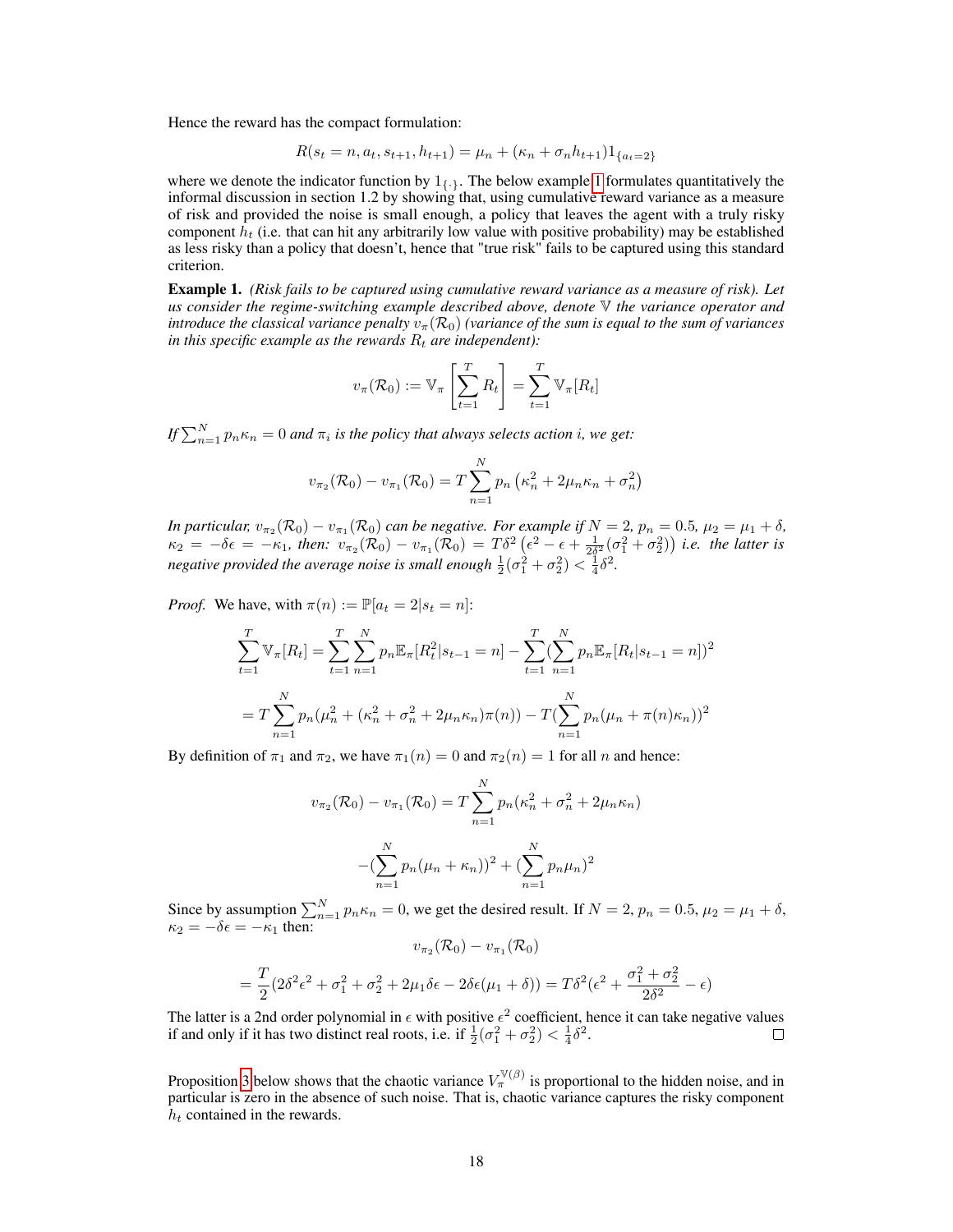<span id="page-18-0"></span>Proposition 3. The chaotic variance (cf. definition 4) associated to the regime-switching example [1](#page-17-0) *is given by:*

$$
V_{\pi}^{\mathbb{V}(\beta)} = \frac{\beta}{2} T \sum_{n=1}^{N} \sigma_n^2 p_n \pi(n)
$$

 $where \ \pi(n) := \mathbb{P}[a_t = 2 | s_t = n] \ and \ V_{\pi}^{\mathbb{V}(\beta)} := \sum_{n=1}^{N} V_{\pi}^{\mathbb{V}(\beta)}(n) p_n.$ 

*Proof.* By definition:

$$
\langle \mathcal{R}_0^{chaos} \rangle = \sum_{t=1}^T \mathbb{E}_{\pi} [(R_t - \mathbb{E}_{\pi}[R_t|s_{t-1}, a_{t-1}])^2 | s_{t-1}, a_{t-1}]
$$

By definition of  $R_t$  we get:

$$
\mathbb{E}_{\pi}[R_t|s_{t-1}, a_{t-1}] = \mu_{s_{t-1}} + (\kappa_{s_{t-1}} + \sigma_{s_{t-1}} h_t)1_{\{a_{t-1}=2\}})
$$

and hence:

$$
R_t - \mathbb{E}_{\pi}[R_t|s_{t-1}, a_{t-1}] = 1_{\{a_{t-1}=2\}} \sigma_{s_{t-1}} h_t
$$

so that:

$$
\mathbb{E}_{\pi}[(R_t - \mathbb{E}_{\pi}[R_t | s_{t-1}, a_{t-1}])^2 | s_{t-1}, a_{t-1}] = 1_{\{a_{t-1} = 2\}} \sigma_{s_{t-1}}^2
$$

and therefore:

$$
\left\langle \mathcal{R}_0^{chaos}\right\rangle =\sum_{t=1}^T\mathbf{1}_{\{a_{t-1}=2\}}\sigma_{s_{t-1}}^2
$$

By definition the chaotic variance is given by  $V_\pi^{V(\beta)}(n) = \frac{\beta}{2} \mathbb{E}_\pi[\langle \mathcal{R}_0^{chaos} \rangle | s_0 = n]$ , and hence:

$$
V_{\pi}^{\mathbb{V}(\beta)}(n) = \frac{\beta}{2} \mathbb{E}_{\pi} [1_{\{a_0 = 2\}} \sigma_{s_0}^2 | s_0 = n] + \frac{\beta}{2} \sum_{t=2}^T \mathbb{E}_{\pi} [1_{\{a_{t-1} = 2\}} \sigma_{s_{t-1}}^2 | s_0 = n]
$$

But  $\mathbb{E}_{\pi}[1_{\{a_0=2\}}\sigma_{s_0}^2|s_0=n]=\pi(n)\sigma_n^2$  and for  $t\geq 2$ :

$$
\mathbb{E}_{\pi}[1_{\{a_{t-1}=2\}}\sigma_{s_{t-1}}^2|s_0=n] = \sum_{k=1}^N \pi(k)\sigma_k^2 p_k
$$

Plugging in the latter expression we get all in all:

$$
V_{\pi}^{\mathbb{V}(\beta)}(n) = \frac{\beta}{2}\pi(n)\sigma_n^2 + \frac{\beta}{2}(T-1)\sum_{k=1}^{N}\pi(k)\sigma_k^2 p_k
$$

Since by definition  $V_{\pi}^{\mathbb{V}(\beta)} = \sum_{n=1}^{N} V_{\pi}^{\mathbb{V}(\beta)}(n) p_n$  we get eventually:

$$
V_{\pi}^{\mathbb{V}(\beta)} = \frac{\beta}{2} \sum_{n=1}^{N} \pi(n) \sigma_n^2 p_n + \frac{\beta}{2} (T-1) \sum_{n=1}^{N} p_n \sum_{k=1}^{N} \pi(k) \sigma_k^2 p_k = T \frac{\beta}{2} \sum_{n=1}^{N} p_n \pi(n) \sigma_n^2
$$

# <span id="page-18-1"></span>D Average reward version of the Chaotic Mean-Variance Q-Learning algorithm (theorem 3)

In the average reward framework, some modifications are required since  $\sum_{t=0}^{\infty} R_{t+1}$  doesn't necessarily converge anymore. We follow the spirit of [Prashanth & Ghavamzadeh](#page-11-3) [\(2016\)](#page-11-3), and start by defining

$$
\rho_{\pi} := \lim_{n \to \infty} \frac{1}{n} \sum_{t=0}^{n} R_{t+1}, \quad \widetilde{\mathcal{R}}_t := \sum_{t'=t}^{\infty} (R_{t'+1} - \rho_{\pi})
$$

$$
Q_{\pi}(s_t, a_t) = \mathbb{E}_{\pi}[\widetilde{\mathcal{R}}_t | s_t, a_t]
$$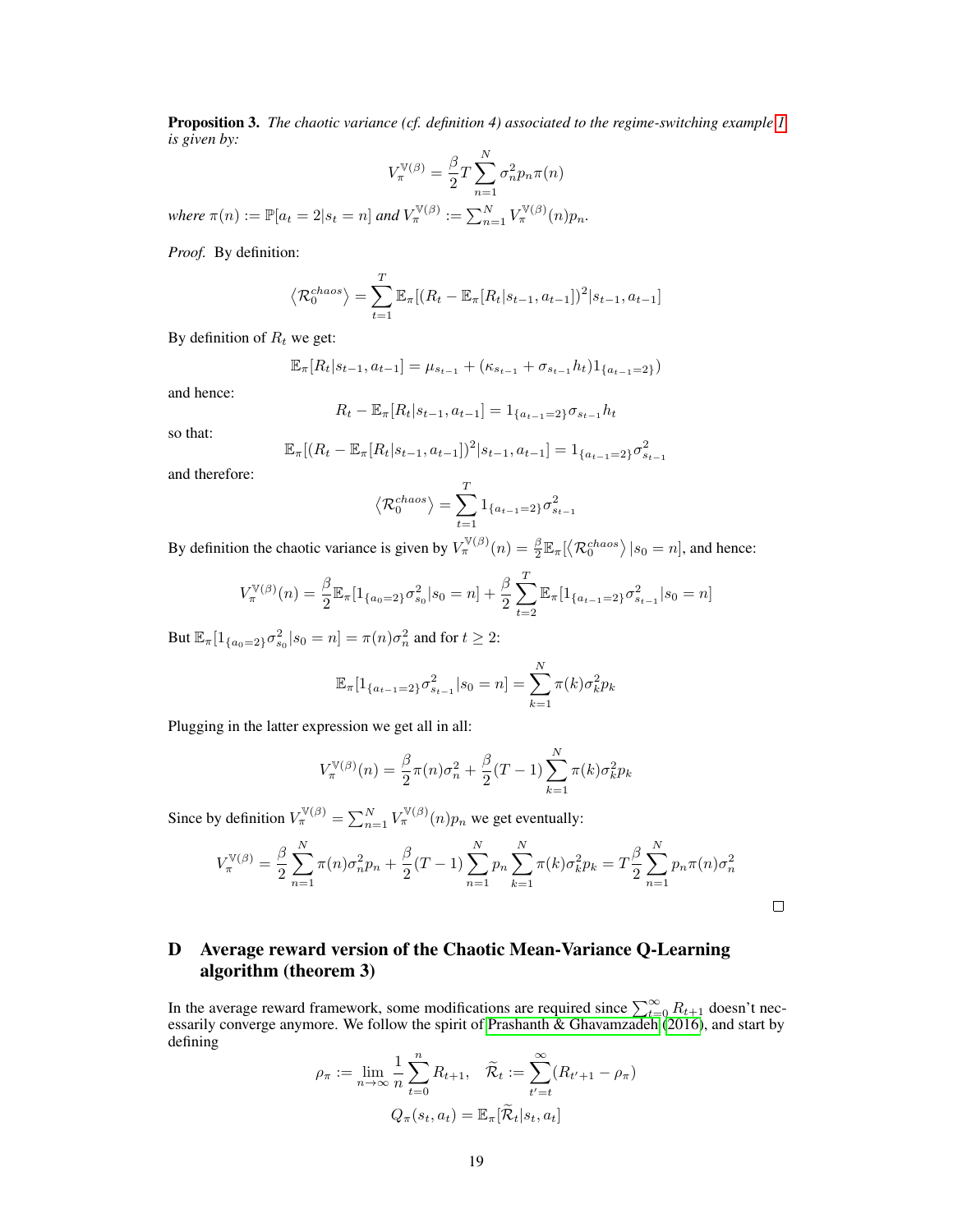The chaotic variance process needs to be modified similarly according to a recentering by  $\sigma_{\pi}$ :

$$
\sigma_{\pi} := \lim_{n \to \infty} \frac{1}{n} \sum_{t=0}^{n} (R_{t+1} - \overline{R}(s_t, a_t))^2
$$

$$
\mathcal{R}_t^{\mathbb{V}(\beta)} := \frac{\beta}{2} \sum_{t'=t}^{\infty} ((R_{t+1} - \overline{R}(s_t, a_t))^2 - \sigma_{\pi})
$$

$$
Q_{\pi}^{\mathbb{V}(\beta)}(s_t, a_t) = \mathbb{E}_{\pi} [\mathcal{R}_t^{\mathbb{V}(\beta)} | s_t, a_t]
$$

In that case we get the following Bellman equations, similar to theorem 2, which will be used in theorem [4:](#page-19-0)

$$
Q_{\pi}(s_t, a_t) = \mathbb{E}[R_{t+1} - \rho_{\pi} + \gamma V_{\pi}(s_{t+1})|s_t, a_t]
$$

$$
Q_{\pi}^{\mathbb{V}(\beta)}(s_t, a_t) = \mathbb{E}[\frac{\beta}{2}(R_{t+1} - \overline{R}(s_t, a_t))^2 - \frac{\beta}{2}\sigma_{\pi} + \gamma^2 V_{\pi}^{\mathbb{V}(\beta)}(s_{t+1})|s_t, a_t]
$$

We present below the chaotic mean-variance version of the R-learning algorithm in [Mahadevan](#page-11-22) [\(1996\)](#page-11-22). The algorithm is similar to the one presented in the episodic case (theorem 3), except that the rewards and the chaotic variance have to be adjusted by their mean value as precised above (ergodic limit). The mean values  $\rho_{\pi}$  and  $\sigma_{\pi}$  have to be estimated during the course of the algorithm.

<span id="page-19-0"></span>**Theorem 4.** (Chaotic Mean-Variance R-Learning in the average reward case). Let  $Q^{\beta}_{\pi}(s_t, a_t) :=$  $Q_{\pi}(s_t, a_t) - Q_{\pi}^{\mathbb{V}(\beta)}(s_t, a_t)$  and  $(s_t)$ ,  $(a_t)$  and  $(R_{t+1})$  the successive states, actions and rewards *observed by the agent. Let*  $(\alpha_t^{(1)}), (\alpha_t^{(2)})$  *be two sequences of learning rates. The Chaotic Mean-Variance R-Learning algorithm is given by:*

$$
N_t(s, a) = N_{t-1}(s, a) + 1
$$
  
\n
$$
\overline{R}_t(s, a) = \overline{R}_{t-1}(s, a) + \frac{1}{N_t(s, a)}(R_{t+1} - \overline{R}_{t-1}(s, a))
$$
  
\n
$$
Q_t^{\beta}(s, a) = (1 - \alpha_t^{(1)})Q_{t-1}^{\beta}(s, a) + \alpha_t^{(1)}(R_{t+1} - \rho_{t-1} - \frac{1}{2}\beta((R_{t+1} - \overline{R}_t(s, a))^2 - \sigma_{t-1}) + \max_{a'} Q_{t-1}^{\beta}(s_{t+1}, a'))
$$
  
\n
$$
\rho_t = (1 - \alpha_t^{(2)})\rho_{t-1} + \alpha_t^{(2)}(R_{t+1} + \max_{a'} Q_{t-1}^{\beta}(s_{t+1}, a) - \max_{a'} Q_{t-1}^{\beta}(s, a))
$$
  
\n
$$
\sigma_t = (1 - \alpha_t^{(2)})\sigma_{t-1} + \alpha_t^{(2)}((R_{t+1} - \overline{R}_t(s, a))^2 + \max_{a'} Q_{t-1}^{\beta}(s_{t+1}, a) - \max_{a'} Q_{t-1}^{\beta}(s, a))
$$

*if*  $s_t = s$  and  $a_t = a$  and  $Q_t^{\beta}(s, a) = Q_{t-1}^{\beta}(s, a)$ ,  $N_t(s, a) = N_{t-1}(s, a)$ ,  $\overline{R}_t(s, a) = \overline{R}_{t-1}(s, a)$ *otherwise.*

# E Episodic Monte Carlo Policy gradient algorithms for additional risk measures: the chaotic CVaR and Sharpe Ratio cases

Here we discuss the extension of CMV-REINFORCE algorithm 3 to the chaotic Sharpe ratio and CVaR cases.

#### <span id="page-19-1"></span>E.1 The chaotic Sharpe Ratio case

The chaotic Sharpe ratio - which we seek to maximize - is defined as:

$$
\mathcal{C}_{\pi}^{Sh}[\mathcal{R}_t](s_0):=\frac{V_\pi(s_0)}{\sqrt{V_\pi^\mathbb{V}(s_0)}}
$$

where we remind that  $V_{\pi}(s_t) := E_{\pi}[\mathcal{R}_t|s_t], V_{\pi}^{\mathbb{V}}(s_t) := V_{\pi}^{\mathbb{V}(2)}(s_t) = \mathbb{E}_{\pi}[\langle \mathcal{R}_t^{chaos} \rangle | s_t],$  and we assume that  $V_{\pi}^{\mathbb{V}}(s_0) > 0 \mathbb{P}_{\pi}$ -a.s. Taking the gradient, we get:

$$
\nabla_{\theta} \mathcal{C}_{\pi}^{Sh} [\mathcal{R}_t](s_0) = \frac{\nabla_{\theta} V_{\pi}(s_0)}{\sqrt{V_{\pi}^{\mathbb{V}}(s_0)}} - \frac{1}{2} \frac{V_{\pi}(s_0) \nabla_{\theta} V_{\pi}^{\mathbb{V}}(s_0)}{V_{\pi}^{\mathbb{V}}(s_0)^{3/2}}
$$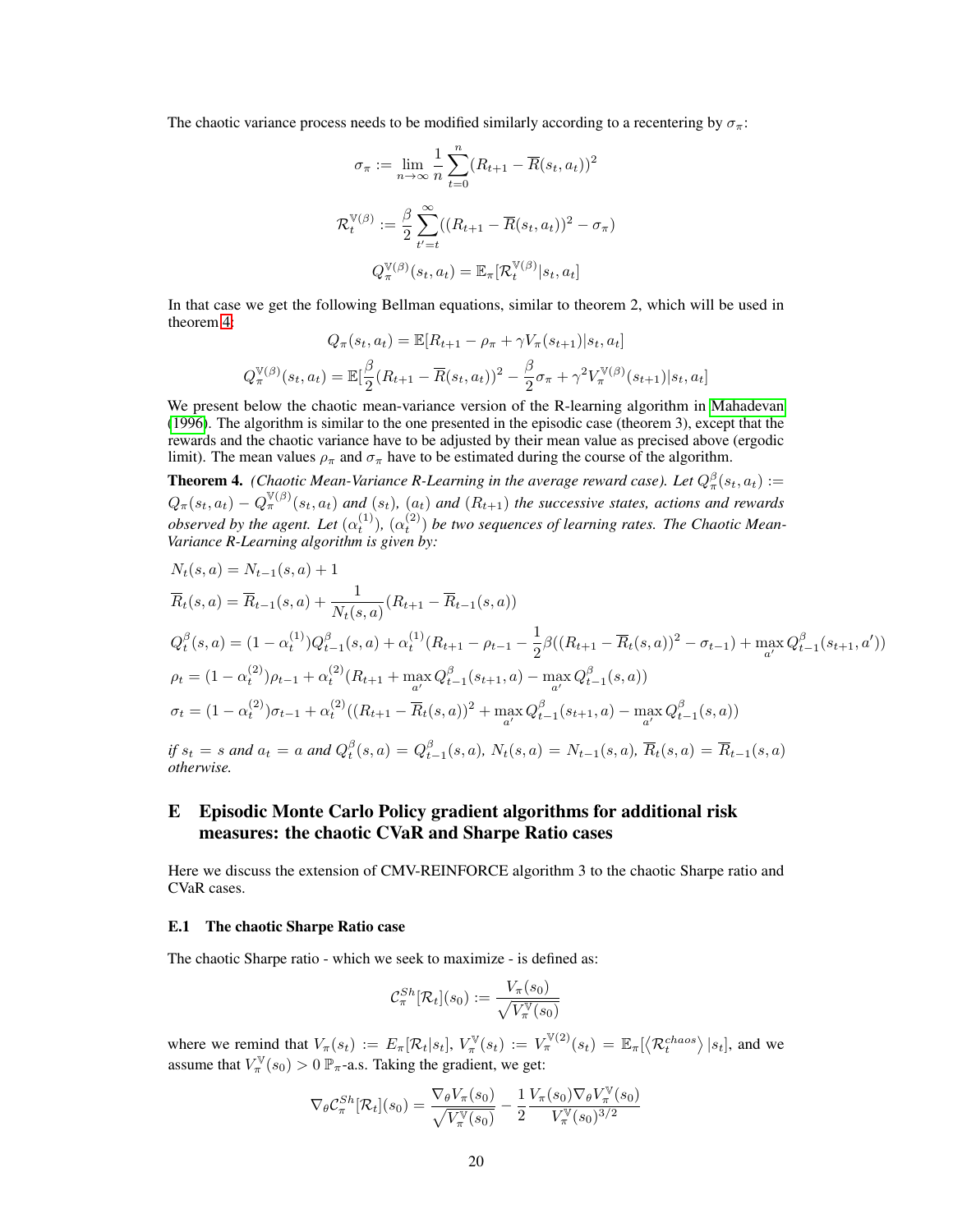Provided  $V_{\pi}(s_0)$  and  $V_{\pi}^{\mathbb{V}}(s_0)$  are known, we can compute unbiased estimates of the gradients  $\nabla_{\theta} V_{\pi}(s_0)$ ,  $\nabla_{\theta} V_{\pi}^{\mathbb{V}}(s_0)$  as done in algorithm 3, in particular updating  $\widehat{R}_{\psi}$  the same way. In order to estimate  $V_{\pi}(s_0)$  and  $V_{\pi}^{\mathbb{V}}(s_0)$ , we use the techniques developed in [Tamar](#page-12-3) *et al.* [\(2012\)](#page-12-3) (theorem 4.3) which uses two timescales:  $V_\pi(s_0)$  and  $V_\pi^{\mathbb{V}}(s_0)$  are estimated on the faster timescale  $\alpha_n^{(2)}$  so that they can be considered as converged when the  $\theta$  update is performed on the slower timescale  $\alpha_n^{(1)}$ . We impose  $\lim_{n\to\infty} \frac{\alpha_n^{(1)}}{\alpha_n^{(2)}} = 0$  and we perform the fast timescales updates:

$$
V_{n+1} = V_n + \frac{\alpha_n^{(2)}}{B} \sum_{b=1}^B \sum_{t=0}^{T_b - 1} \gamma^t R_{t+1}^{(b)}
$$

$$
V_{n+1}^{\mathbf{V}} = V_n^{\mathbf{V}} + \frac{\alpha_n^{(2)}}{B} \sum_{b=1}^B \sum_{t=0}^{T_b - 1} \gamma^{2t} (R_{t+1}^{(b)} - \widehat{R}_{\psi}(s_t^{(b)}, a_t^{(b)}))^2
$$

The unbiased estimates of the gradients are given as in algorithm 3 by:

$$
\nabla V_n = \frac{1}{B} \sum_{b=1}^{B} \sum_{t'=0}^{T_b - 1} \nabla \ln \pi_{\theta_n}(a_{t'}^{(b)} | s_{t'}^{(b)}) \sum_{t=t'}^{T_b - 1} \gamma^t R_{t+1}^{(b)}
$$

$$
\nabla V_n^{\mathbb{V}} = \frac{1}{B} \sum_{b=1}^{B} \sum_{t'=0}^{T_b - 1} \nabla \ln \pi_{\theta_n}(a_{t'}^{(b)} | s_{t'}^{(b)}) \sum_{t=t'}^{T_b - 1} \gamma^{2t} (R_{t+1}^{(b)} - \widehat{R}_{\psi}(s_t^{(b)}, a_t^{(b)}))^2
$$

Finally,  $\theta$  is updated on the slow timescale by:

V

$$
\theta_{n+1} = \theta_n + \alpha_n^{(1)} \left( \frac{\nabla V_n}{\sqrt{V_n^{\mathbb{V}}}} - \frac{1}{2} \frac{V_n \nabla V_n^{\mathbb{V}}}{V_n^{\mathbb{V},3/2}} \right)
$$

For completeness we present the assumptions under which the above algorithm is guaranteed to converge, cf. theorem 4.3 in [Tamar](#page-12-3) *et al.* [\(2012\)](#page-12-3) which proof uses two timescales and an ODE based approach:

- $\lim_{n \to \infty} \frac{\alpha_n^{(1)}}{\alpha_n^{(2)}} = 0$ , and for  $j = 1, 2$ :  $\sum_{n=0}^{\infty} \alpha_n^{(j)} = +\infty$ ,  $\sum_{n=0}^{\infty} \alpha_n^{(j)2} < +\infty$ .
- Assumptions 1, 2 hold true (which guarantee in particular that  $V_{\pi}$  and  $V_{\pi}^{\mathbb{V}}$  are uniformly bounded).
- For all  $\theta$ , the objective function  $f_{\theta}$  has bounded second derivatives. Furthermore, the set of local optima of  $f_\theta$  is countable. Here the objective function  $f_\theta$  is defined as:

$$
f_{\theta}(s) = \mathcal{C}_{\pi_{\theta}}^{Sh}[\mathcal{R}_t](s)
$$

#### <span id="page-20-0"></span>E.2 The chaotic CVaR case

We recall that the  $CVaR_{\beta}$  of a random variable X is defined as  $CVaR_{\beta}(X) := \mathbb{E}[X|X \leq$  $Var_{\beta}(X)$ , where the value-at-risk  $Var_{\beta}(X) = F_X^{-1}(X)$ , where  $F_X$  is the cumulative distribution function of X. We adapt the work [Chow](#page-11-1) *et al.* [\(2018\)](#page-11-1) (algorithm 1) to the chaotic case, i.e. the case where  $X = \mathcal{R}_t^{chaos}$  is the chaotic reward process. In order to obtain a unbiased estimate of the gradient of

$$
\mathcal{C}_{\pi_{\theta}}^{CVaR(\beta)}[\mathcal{R}_{t}](s_{0}) := \mathbb{E}_{\pi_{\theta}}[\mathcal{R}_{t}^{chaos}(s_{0})|s_{t}, \mathcal{R}_{t}^{chaos}(s_{0}) \leq Var_{\beta}(\mathcal{R}_{t}^{chaos}(s_{0}))]
$$

we first estimate as in [Chow](#page-11-1) *et al.* [\(2018\)](#page-11-1) (algorithm 1)  $Var_\beta(\mathcal{R}_t^{chaos}(s_t))$  on a fast timescale  $\alpha_n^{(2)}$ so that it can be considered as converged when performing the  $\theta$  update:

$$
Var_{n+1} = Var_n - \alpha_n^{(2)} (1 - (1 - \beta)^{-1} \frac{1}{B} \sum_{b=1}^B 1\{Z_b \ge Var_n\})
$$

$$
Z_b := \sum_{t=0}^{T_b - 1} \gamma^{2t} (R_{t+1}^{(b)} - \widehat{R}_{\psi}(s_t^{(b)}, a_t^{(b)}))
$$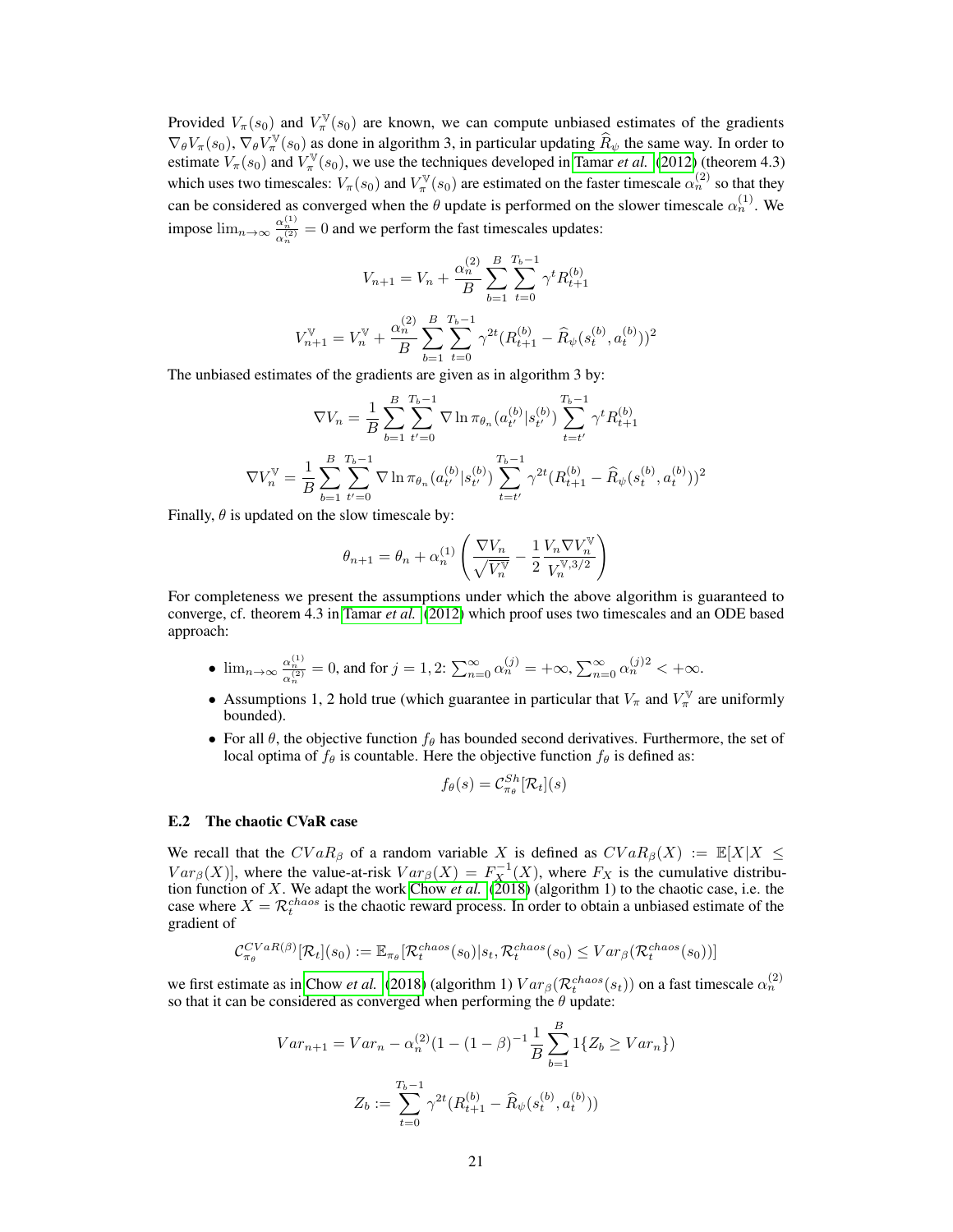We can then compute an unbiased estimate of the gradient  $\widehat{\nabla CVaR}$  of  $\nabla C_{\pi_{\theta}}^{CVaR(\beta)}[\mathcal{R}_t](s_0)$  as:

$$
\widehat{\nabla CVaR_n} = \frac{1}{B} \sum_{b=1}^{B} \nabla \ln \pi_{\theta_n, b} (Z_b - Var_n) \mathbb{1} \{ Z_b \ge Var_n \}
$$

$$
\nabla \ln \pi_{\theta_n, b} := \sum_{t=0}^{T_b - 1} \nabla \ln \pi_{\theta_n} (a_t^{(b)} | s_t^{(b)})
$$

Eventually,  $\theta$  is updated on the slow timescale  $\alpha_n^{(1)}$  as:

$$
\theta_{n+1} = \theta_n + \alpha_n^{(1)} \left( \frac{1}{B} \sum_{b=1}^B J_b - \nabla \widehat{CVaR_n} \right)
$$

where  $J_b$  is as in algorithm 3.

# F Policy Gradient Actor-Critic algorithms

In the episodic, discounted or average reward settings, we can use the Bellman equations in theorem 2 to adapt the work of e.g. [Prashanth & Ghavamzadeh](#page-11-3) [\(2016\)](#page-11-3) (variance case) or [Chow](#page-11-1) *et al.* [\(2018\)](#page-11-1) (CVaR case) in order to derive chaotic versions of their actor-critic algorithms.

In the chaotic mean-variance discounted reward case, and under assumption 2, the policy gradient theorem gives us for the expected reward and risk-sensitive gradients:

<span id="page-21-0"></span>
$$
\nabla_{\theta} \mathbb{E}_{\pi}[\mathcal{R}_{0}|s_{0}] = \mathbb{E}_{(S,A)\sim d_{\gamma}^{\theta}(s_{0})} [\nabla \ln \pi_{\theta}(A|S)Q_{\pi}(S,A)]
$$
  
\n
$$
\nabla_{\theta} V_{\pi_{\theta}}^{\mathbb{V}(\beta)}(s_{0}) = \frac{\beta}{2} \mathbb{E}_{(S,A)\sim d_{\gamma^{2}}^{\theta}(s_{0})} [\nabla \ln \pi_{\theta}(A|S)Q_{\pi}^{\mathbb{V}(\beta)}(S,A)]
$$
\n(3)

where  $d_{\gamma^n}^{\theta}(s_0, s, a) := \sum_{t=0}^{\infty} \gamma^{nt} \pi_{\theta}(a|s) \mathbb{P}_{\pi_{\theta}}[s_t = s|s_0]$  is the action-state  $\gamma^n$ -discounted visiting distribution. The proof of the above is very similar to [Prashanth & Ghavamzadeh](#page-11-3) [\(2016\)](#page-11-3) (lemma 1), and we have derived it in the proof of section [B.4](#page-15-0) for the convenience of the reader. In the average reward case, under assumption 2 and using the functions  $Q_{\pi}$  and chaotic variance  $V_{\pi}^{\mathbb{V}(\beta)}$  defined in section [D,](#page-18-1) we get the same equalities except that  $(S, A) \sim (d^{\theta}, \pi_{\theta})$ , where  $d^{\theta}$  is the stationary distribution of the underlying Markov chain generated by having actions follow  $\pi_{\theta}$ . The proof of this result is very similar to that of equations [\(3\)](#page-21-0) and is given in e.g. [Prashanth & Ghavamzadeh](#page-11-3) [\(2016\)](#page-11-3), lemma 3.

Note that in equations [\(3\)](#page-21-0), the  $Q$  functions can, as usual, be replaced by the corresponding advantage functions by subtracting the value functions.

In order to derive online Actor-Critic algorithms, we follow the approach in [Prashanth &](#page-11-3) [Ghavamzadeh](#page-11-3) [\(2016\)](#page-11-3) by defining  $V^{\phi}_{\pi}$ ,  $V^{\phi,\bar{V}(\beta)}_{\pi}$  as parametric approximations of the value function and chaotic variance, where  $\phi$  is a feature vector. We then apply theorem 2 to compute Temporal Differences that are used to estimate the advantage functions in equations [\(3\)](#page-21-0), and to update the critic parameters.

Remark 2. *In the average reward setting, the policy gradient equations [\(3\)](#page-21-0) can be used to derive an online Actor-Critic algorithm as in [Prashanth & Ghavamzadeh](#page-11-3) [\(2016\)](#page-11-3), because as tuples (*st*,* at*,*  $R_{t+1}, s_{t+1}$  are observed following  $\pi_{\theta}$ , we are guaranteed to end up in the limit in the stationary *distribution*  $d^{\theta^*}$  of a local optima  $\theta^*$ . In the episodic setting with  $\gamma = 1$ , the same remark holds. *Nevertheless, it much less clear to the author in the infinite horizon discounted reward setting (with*  $\gamma$  < 1) how the policy gradient equations [\(3\)](#page-21-0) could be used rigorously, as they involve the  $\gamma$  and γ 2 *-discounted visiting distribution. This subtlety is the focus of [Thomas](#page-12-6) [\(2014\)](#page-12-6) and was pointed out as well in [Prashanth & Ghavamzadeh](#page-11-3) [\(2016\)](#page-11-3) where they mention difficulties linked to the two policy gradient equations involving two distinct distributions: the*  $\gamma$  *and*  $\gamma^2$  *discounted visiting distributions, leading them to introduce new SF-based and SPSA-based algorithms.*

In the average reward case we use the notations of section [D](#page-18-1) to get algorithm [5,](#page-23-0) which is a modification of algorithm 2 in [Prashanth & Ghavamzadeh](#page-11-3) [\(2016\)](#page-11-3). The three differences are i) the use of the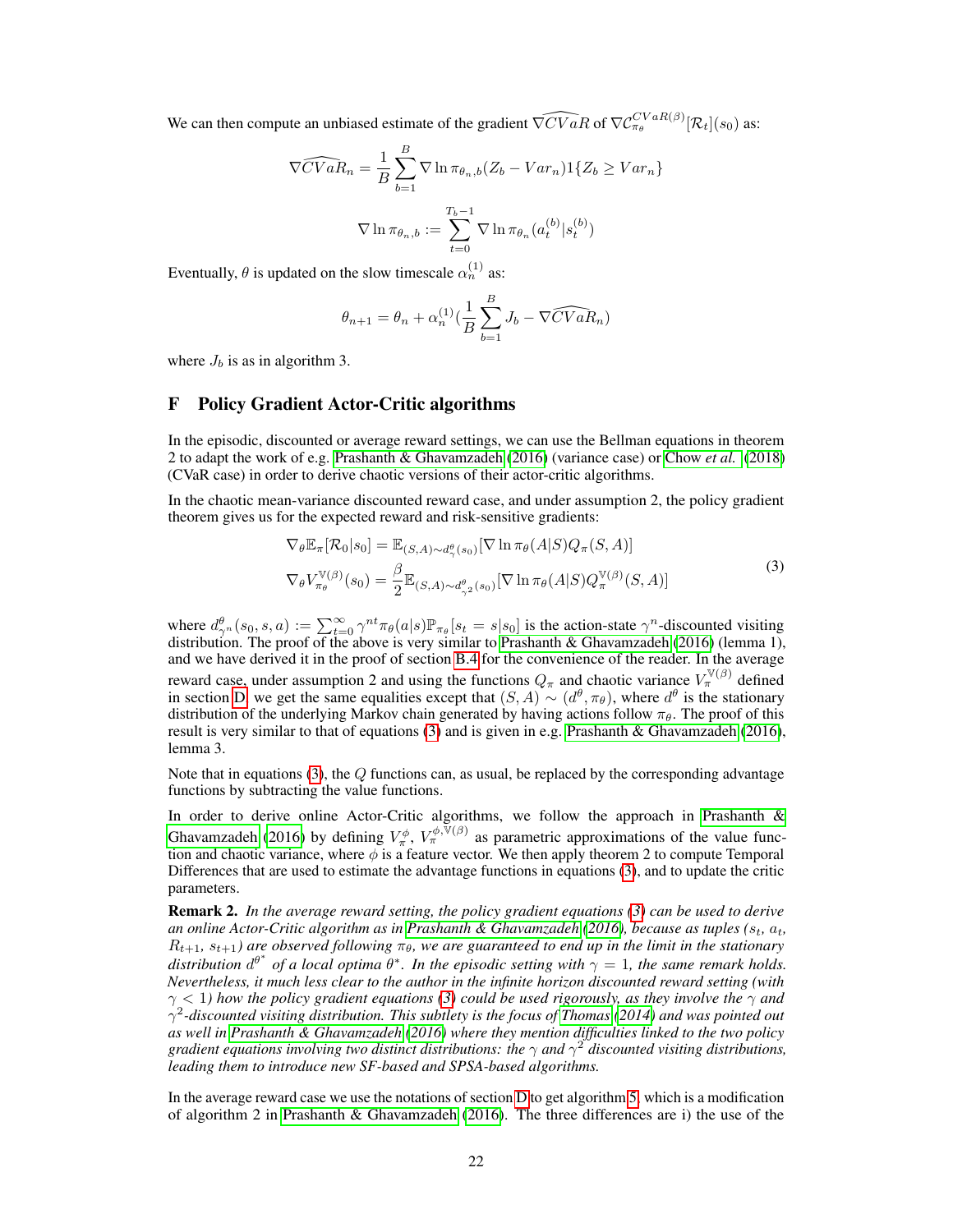chaotic TD error  $\delta_{2,t}$  based on the Bellman equation in theorem 2, ii) the update of the distributional function  $\hat{R}_{\psi}$  as it is done in algorithm 3 and iii) the use of the policy gradient equation [\(3\)](#page-21-0) for the chaotic variance. In that case the value functions  $V_\pi(s)$  and  $V_\pi^{\mathbb{V}(\beta)}(s)$  are approximated by linear functions on lower dimensional spaces  $\lambda_1^T \phi_1(s)$  and  $\lambda_2^T \phi_2(s)$ , respectively. The algorithm uses three timescales, so that parameters updated on the faster timescales can be considered as converged to their limiting value when considering updates on the slower timescales.

In the episodic setting with  $\gamma = 1$ , we obtain algorithm [4,](#page-22-0) which is the episodic counterpart of algorithm [5.](#page-23-0)

It is to be noted that we can easily extend algorithm [4,](#page-22-0) [5](#page-23-0) to the chaotic Sharpe ratio case, introduced in section [E.1.](#page-19-1) To do so, we use the theta update taken from section [E.1:](#page-19-1)

$$
\theta_{t+1} = \theta_t + \alpha_n^{(1)} \left( \frac{\varphi_t \delta_{1,t}}{\sqrt{\delta_{2,t}}} - \frac{1}{2} \frac{\delta_{1,t} \varphi_t \delta_{2,t}}{\delta_{2,t}^{3/2}} \right)
$$

with  $\varphi_t := \nabla \ln \pi_\theta(a_t|s_t)$ .

We do not discuss here the Actor-Critic extensions of the chaotic risk framework to the infinite horizon discounted reward framework in the CVaR case [\(Chow](#page-11-1) *et al.* [\(2018\)](#page-11-1)) and the mean-variance case [\(Prashanth & Ghavamzadeh](#page-11-3) [\(2016\)](#page-11-3)), but they can be performed using similar techniques as used in the present section and in sections [E.1,](#page-19-1) [E.2.](#page-20-0) In particular, the SF-based and SPSA-based techniques used in the above mentioned literature in the discounted reward framework go through with minor modifications as in algorithm [5,](#page-23-0) i) computing the chaotic TD error  $\delta_{2,t}$  based on the Bellman equation in theorem 2 and ii) computing the update of the distributional function  $R_{\psi}$  as it is done in algorithm 3.

### Algorithm 4 Online CMV-Actor-Critic (episodic case)

<span id="page-22-0"></span>**Input:** Initial policy parameter  $\theta_0$ , initial critic parameters  $\lambda_{j,0}$  ( $j = 1..2$ ), learning rates  $\alpha_t^{(j)}$  $(j = 1..3)$ , value function feature vectors  $\phi_j$   $(j = 1..2)$ ,  $\widehat{R}_{\psi}$  initialized to 0, Optional: experience replay table  $\mathcal E$ 

**Output:** Approximation of the optimal policy parameter  $\theta^*$ 

- 1: while  $\theta$  not converged do
- 2: observe tuple  $(s_t, a_t, R_{t+1}, s_{t+1})$  following  $\pi_\theta(\cdot | \cdot)$
- 3: In tabular case: use tuple to update  $\hat{R}_{\psi}$  with eq. (2); else: increment  $\mathcal E$  with the tuple and update  $\overline{R}_{\psi}$  using algorithm 2.<br>**TD errors:**
- 4: TD errors:
- 5:  $\delta_{1,t} = R_{t+1} + \lambda_{1,t}^T \phi_1(s_{t+1}) \lambda_{1,t}^T \phi_1(s_t)$
- 6:  $\delta_{2,t} = (R_{t+1} \widehat{R}_{\psi}(s_t, a_t))^2 + \lambda_{2,t}^T \phi_2(s_{t+1}) \lambda_{2,t}^T \phi_2(s_t)$
- 7: Critic Updates:
- 8:  $\lambda_{1,t+1} = \lambda_{1,t} + \alpha_t^{(2)} \delta_{1,t} \phi_1(s_t)$
- 9:  $\lambda_{2,t+1} = \lambda_{2,t} + \alpha_t^{(2)} \delta_{2,t} \phi_2(s_t)$
- 10: Policy Update:
- 11:  $\theta_{t+1} = \theta_t + \alpha_t^{(1)} \nabla \ln \pi_\theta (a_t | s_t) (\delta_{1,t} \frac{\beta}{2} \delta_{2,t})$

# G Numerical values used in experiments of section 5 and additional experiments

#### G.1 Grid World - section 5.1

We train the policy using  $5 \cdot 10^5$  timesteps for each value of  $\beta$  using an  $\epsilon$ -greedy exploration policy with associated probability to take a random action of  $\epsilon = 0.1$ , a Q table initialized to zero, a learning rate  $\alpha_t = N(s_t, a_t)^{-0.5}$  (where  $N(s_t, a_t)$  counts the number of visits to the state-action pair  $(s_t, a_t)$ ), and set the probability of the robot going in a random direction to be  $p_{error} = 0.5$ . We then run the trained policy for  $10^5$  rollout steps in order to get the path heatmap and risk penalty heatmap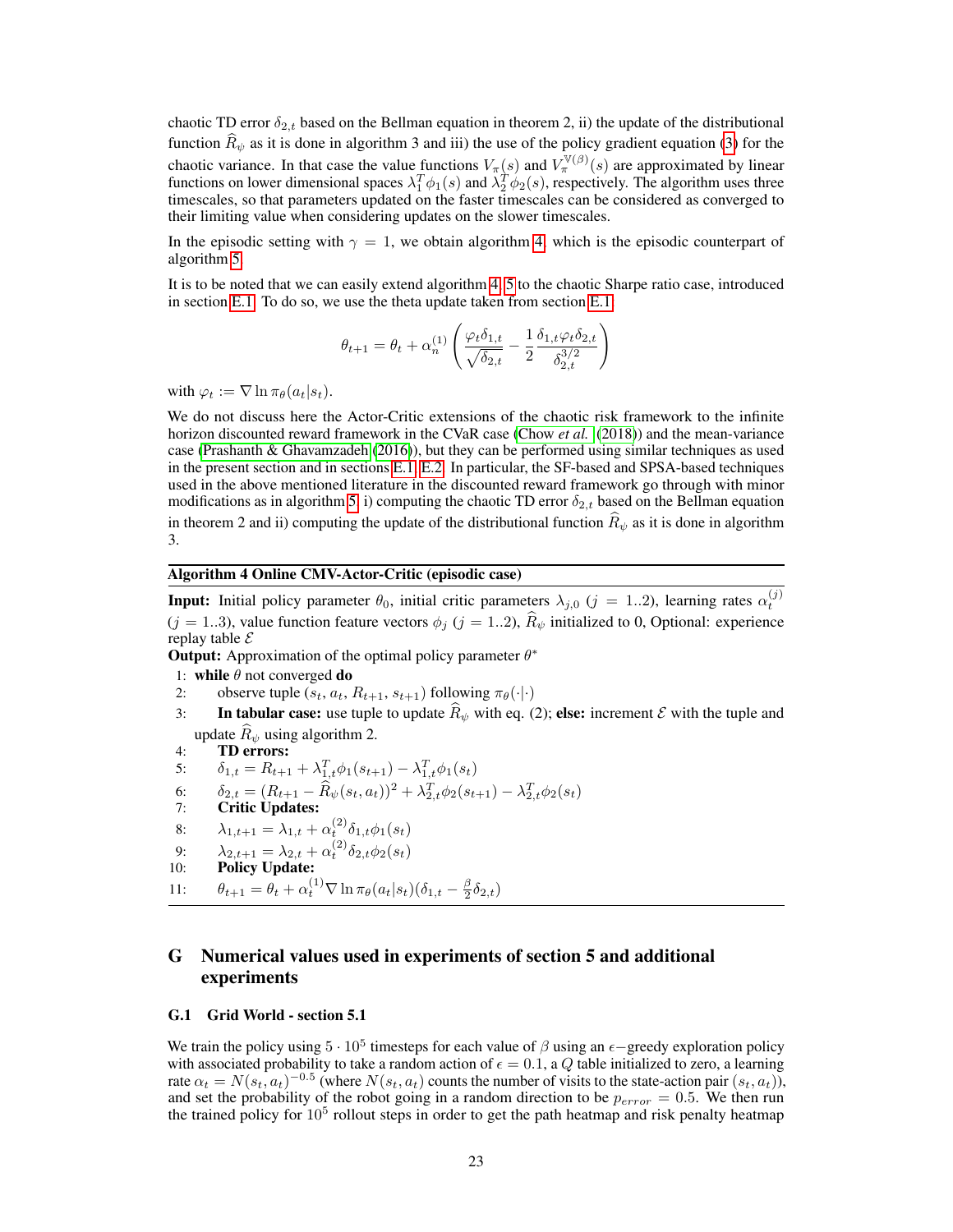#### Algorithm 5 Online CMV-Actor-Critic (average reward case)

<span id="page-23-0"></span>**Input:** Initial policy parameter  $\theta_0$ , initial critic parameters  $\lambda_{j,0}$  ( $j = 1..2$ ), learning rates  $\alpha_t^{(j)}$  $(j = 1..3)$ , value function feature vectors  $\phi_j$   $(j = 1..2)$ ,  $\widehat{R}_{\psi}$  initialized to 0, Optional: experience replay table  $\mathcal{E}$ .

**Output:** Approximation of the optimal policy parameter  $\theta^*$ 

- 1: while  $\theta$  not converged do
- 2: observe tuple  $(s_t, a_t, R_{t+1}, s_{t+1})$  following  $\pi_\theta(\cdot | \cdot)$
- 3: In tabular case: use tuple to update  $\hat{R}_{\psi}$  with eq. (2); else: increment  $\mathcal E$  with the tuple and update  $\hat{R}_{\psi}$  using algorithm 2.
- 4: Average rewards:

5:  $\rho_{t+1} = (1 - \alpha_t^{(3)}) \rho_t + \alpha_t^{(3)} R_{t+1}$ 

6: 
$$
\sigma_{t+1} = (1 - \alpha_t^{(3)}) \sigma_t + \alpha_t^{(3)} (R_{t+1} - \widehat{R}_{\psi}(s_t, a_t))^2
$$
  
7: **TD errors:**

8:  $\delta_{1,t} = R_{t+1} - \rho_{t+1} + \lambda_{1,t}^T \phi_1(s_{t+1}) - \lambda_{1,t}^T \phi_1(s_t)$ 

- 9:  $\delta_{2,t} = (R_{t+1} \widehat{R}_{\psi}(s_t, a_t))^2 \sigma_{t+1} + \lambda_{2,t}^T \phi_2(s_{t+1}) \lambda_{2,t}^T \phi_2(s_t)$
- 10: Critic Updates:

11: 
$$
\lambda_{1,t+1} = \lambda_{1,t} + \alpha_t^{(2)} \delta_{1,t} \phi_1(s_t)
$$

- 12:  $\lambda_{2,t+1} = \lambda_{2,t} + \alpha_t^{(2)} \delta_{2,t} \phi_2(s_t)$
- 13: Policy Update:
- 14:  $\theta_{t+1} = \theta_t + \alpha_t^{(1)} \nabla \ln \pi_\theta (a_t | s_t) (\delta_{1,t} \frac{\beta}{2} \delta_{2,t})$

displayed in figure 2. In the latter, the results are averaged over 25 NumPy RNG seeds (1001, 1003, 1006, 1008, 1009, 1010, 1015, 1018, 1021, 1022, 1025, 1028, 1029, 1031, 1033, 1035, 1037, 1038, 1039, 1040, 1041, 1043, 1047, 1048, 1049): for each such seed, we perform the training and obtain the rollouts, which are then averaged over seeds.

In figure [5](#page-24-0) we display the path heatmaps similar as in figure 2 but for various values of  $p_{error}$ , representing the probability that the robot goes in a random direction. Figure [6](#page-25-0) is similar to figure [5](#page-24-0) but with a more severe negative reward of -50 instead of -20. As expected, in figure [5,](#page-24-0) the higher  $p_{error}$ , the more reward uncertainty/stochasticity there is and the further away from the -20 reward the robot goes. The same observation goes for a lower reward -50 instead of -20 (figure [6\)](#page-25-0).

#### G.2 Portfolio optimization - section 5.2

As described in section 5.2, the action is defined as the quantities invested in the risk-free and risky assets  $a_t := (q_t^{RF}, q_t^R)$  with a total budget constraint  $q_t^{RF} + q_t^R \le q_{max} = 5$  and  $q_t^{RF}, q_t^R \ge 0$ . This yields a total of 21 possible actions  $(0, 0)$ ,  $(1, 0)$ ,  $(0, 1)$ ,...,  $(4, 1)$ ,  $(1, 4)$ ,  $(0, 5)$ ,  $(5, 0)$ .

In order to train the risk-sensitive policy in section 5.2 according to the CMV-REINFORCE algorithm 3, we use a learning rate  $\alpha = 0.1$ , batch size  $B = 10^4$  and perform  $M = 5 \cdot 10^3$  iterations on the policy parameter  $\theta$ . We use the Boltzmann exploration policy:

$$
\pi_{\theta}(a|s) = \frac{e^{\theta^T \phi(s,a)}}{\sum_{a' \in \mathbb{A}} e^{\theta^T \phi(s,a')}}
$$

where  $\theta$  is of size  $|\mathbb{S}| \cdot |\mathbb{A}| = 3 \cdot 21 = 63$  and  $\phi(s, a)$  is the vector with entries all zero except the entry corresponding to  $(s, a)$  which is set to 1. For each value of  $\beta$ , we train the policy as described above and plot in figure 3, 4 the corresponding metrics for  $5 \cdot 10^4$  rollout episodes of  $T = 20$  timesteps.

The values of the risk-free rate  $\mu$  and volatility  $\sigma$  in each state are reported in table [1.](#page-24-1) The state transition matrices  $P(s, a, s')$  depending on the action a (via the quantity invested in the risky asset  $q_t^R$ ) are displayed in table [2.](#page-25-1) They have been designed such that the more we invest in the risky asset, the more likely we are to reach a higher volatility state.

In figure 3 and 4, we compare CMV-REINFORCE (algorithm 3) with the mean-variance baseline. Denoting  $\mathbb{V}_{\pi_{\theta}}$  the variance operator, the gradient of the variance  $\nabla_{\theta} \mathbb{V}_{\pi_{\theta}}[\mathcal{R}_0|s_0]$  needed in the meanvariance method is computed using the classical likelihood ratio technique. Indeed,  $\mathbb{V}_{\pi_{\theta}}[\mathcal{R}_0|s_0] =$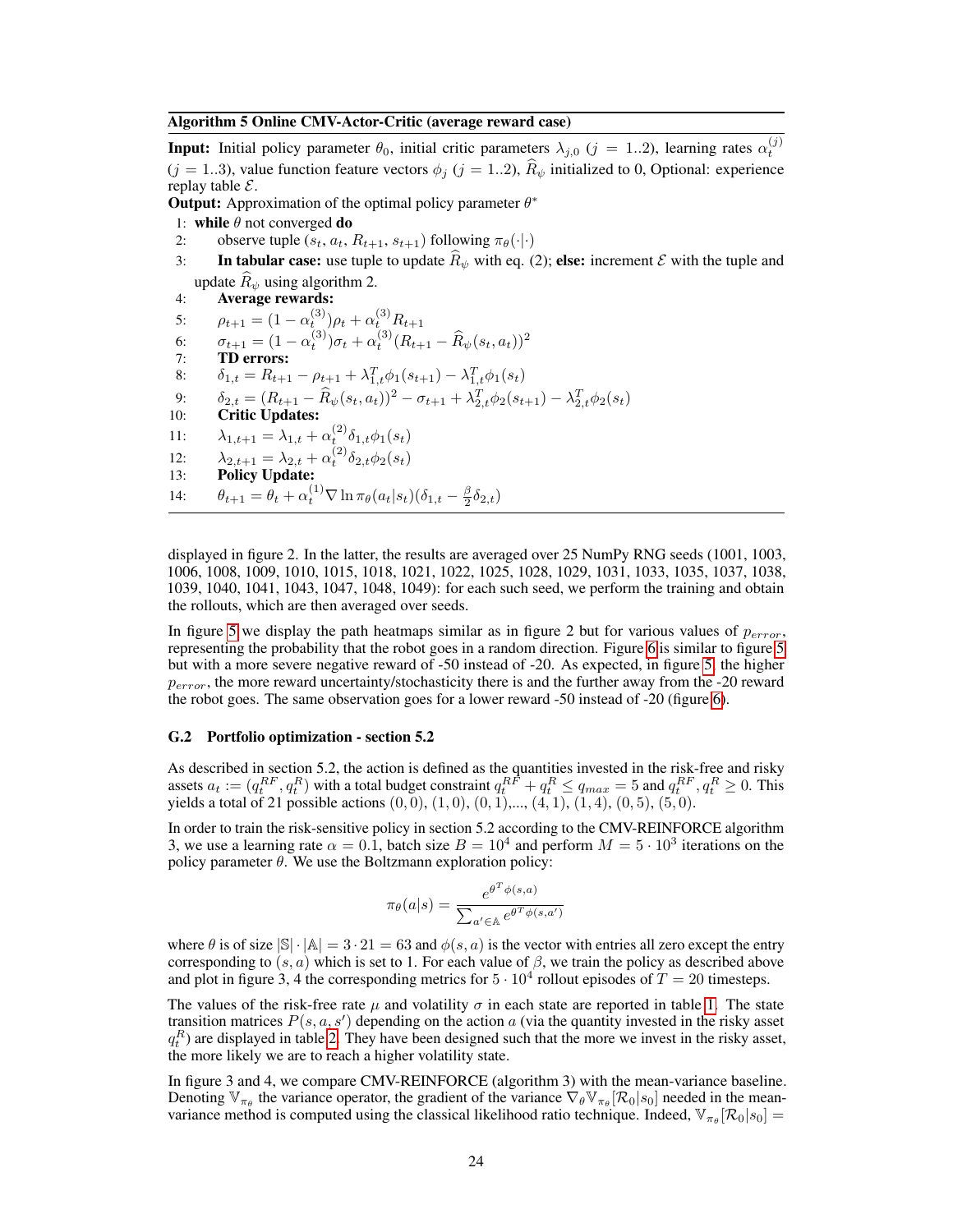

<span id="page-24-1"></span><span id="page-24-0"></span>Figure 5: Path heatmaps over  $10^5$  rollout steps with the learned policy for various  $\beta$  and  $p_{error}$ 

Table 1: Section 5.2 Portfolio Optimization: risk-free rate  $\mu$  and volatility  $\sigma$ 

| <b>State</b><br>Parameter |     | LowVol   MediumVol   HighVol |  |
|---------------------------|-----|------------------------------|--|
|                           | 02  |                              |  |
|                           | U.5 |                              |  |

 $\mathbb{E}_{\pi_{\theta}}[\mathcal{R}_0^2|s_0] - (\mathbb{E}_{\pi_{\theta}}[\mathcal{R}_0|s_0])^2,$  and hence:

$$
\nabla_{\theta} \mathbb{V}_{\pi_{\theta}}[\mathcal{R}_{0}|s_{0}] = \nabla_{\theta} \mathbb{E}_{\pi_{\theta}}[\mathcal{R}_{0}^{2}|s_{0}] - 2\mathbb{E}_{\pi_{\theta}}[\mathcal{R}_{0}|s_{0}] \nabla_{\theta} \mathbb{E}_{\pi_{\theta}}[\mathcal{R}_{0}|s_{0}]
$$

The likelihood ratio technique then yields [\(Tamar](#page-12-3) *et al.* [\(2012\)](#page-12-3), lemma 4.2):

$$
\nabla_{\theta} \mathbb{V}_{\pi_{\theta}}[\mathcal{R}_{0}|s_{0}] = \frac{1}{B} \sum_{b=1}^{B} (V_{b} - 2\mu_{J} J_{b}) \sum_{t=0}^{T_{b}-1} \nabla \ln \pi_{\theta}(a_{t}^{(b)}|s_{t}^{(b)})
$$
(4)

with:

<span id="page-24-2"></span>
$$
J_b:=\sum_{t=0}^{T_b-1}\gamma^tR^{(b)}_{t+1},\ \ V_b:=J_b^2,\ \ \mu_J:=\frac{1}{B}\sum_{b=1}^BJ_b
$$

Note that we additionally apply an optimal baseline  $\ell^*$  [\(Necchi](#page-11-23) [\(2016\)](#page-11-23), section 4.4.1.1.) by replacing  $V_b - 2\mu_J J_b$  by  $V_b - 2\mu_J J_b - \ell^*$  in equation [\(4\)](#page-24-2) with  $\ell^*$  the vector which  $k^{th}$  component is given by:

$$
\ell_k^* = \frac{\mathbb{E}_{\pi_{\theta}} [(\mathcal{R}_0^2 - 2\mu_J \mathcal{R}_0)(\partial_{\theta_k} \ln \pi_{\theta})^2]}{\mathbb{E}_{\pi_{\theta}} [(\partial_{\theta_k} \ln \pi_{\theta})^2]}
$$